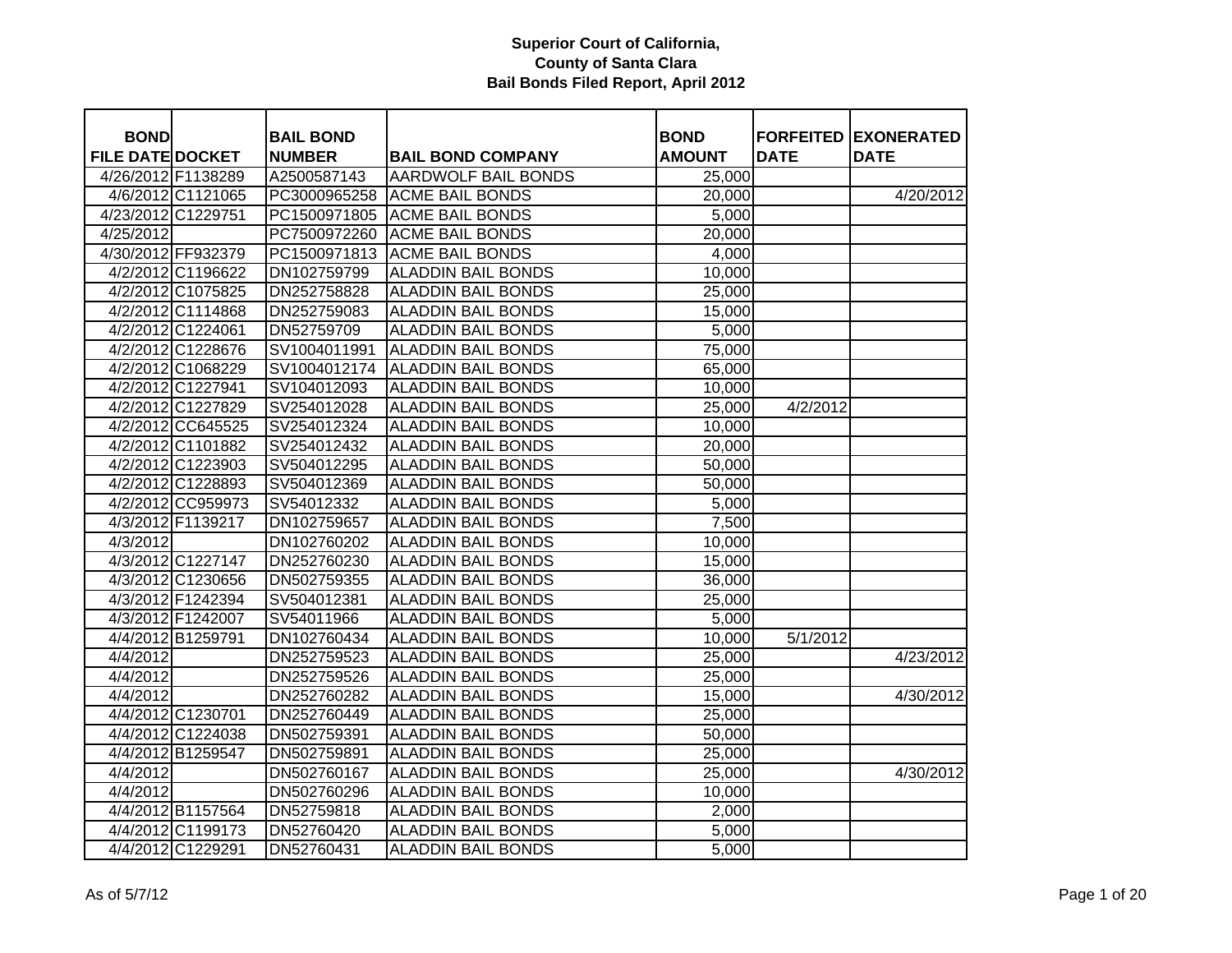| 4/4/2012 BB938647  | SV104011905 | <b>ALADDIN BAIL BONDS</b> | 10,000 |           | 4/11/2012 |
|--------------------|-------------|---------------------------|--------|-----------|-----------|
| 4/4/2012 B1157747  | SV254011160 | <b>ALADDIN BAIL BONDS</b> | 20,000 |           |           |
| 4/4/2012 C1229216  | SV254012637 | <b>ALADDIN BAIL BONDS</b> | 10,000 |           | 5/3/2012  |
| 4/4/2012 C1120592  | SV54012649  | <b>ALADDIN BAIL BONDS</b> | 5,000  | 4/17/2012 |           |
| 4/5/2012           | DN252748507 | <b>ALADDIN BAIL BONDS</b> | 16,000 |           | 5/1/2012  |
| 4/5/2012           | DN252760471 | <b>ALADDIN BAIL BONDS</b> | 10,000 |           |           |
| 4/5/2012 C1230661  | DN502760458 | <b>ALADDIN BAIL BONDS</b> | 32,000 |           |           |
| 4/5/2012 C1084734  | DN502760794 | <b>ALADDIN BAIL BONDS</b> | 50,000 |           |           |
| 4/5/2012 C1105967  | DN52760739  | <b>ALADDIN BAIL BONDS</b> | 3,500  |           |           |
| 4/5/2012 C1104240  | DN52760740  | <b>ALADDIN BAIL BONDS</b> | 3,500  |           |           |
| 4/5/2012 F1241237  | SV254012568 | <b>ALADDIN BAIL BONDS</b> | 11,000 |           | 4/17/2012 |
| 4/5/2012           | SV254012693 | <b>ALADDIN BAIL BONDS</b> | 11,000 |           | 5/1/2012  |
| 4/5/2012 C1100181  | SV254012872 | <b>ALADDIN BAIL BONDS</b> | 15,000 |           |           |
| 4/5/2012 C1227144  | SV504011800 | <b>ALADDIN BAIL BONDS</b> | 30,000 |           |           |
| 4/5/2012 CC801979  | SV54012771  | <b>ALADDIN BAIL BONDS</b> | 5,000  | 4/6/2012  |           |
| 4/6/2012 C1227541  | DN102759257 | <b>ALADDIN BAIL BONDS</b> | 10,000 |           |           |
| 4/6/2012 C1228118  | DN102759674 | <b>ALADDIN BAIL BONDS</b> | 7,500  |           |           |
| 4/6/2012 C1229337  | DN102760674 | <b>ALADDIN BAIL BONDS</b> | 10,000 |           |           |
| 4/6/2012 C1227246  | DN252760168 | <b>ALADDIN BAIL BONDS</b> | 20,000 |           | 5/4/2012  |
| 4/6/2012 C1226998  | DN252760271 | <b>ALADDIN BAIL BONDS</b> | 10,000 |           |           |
| 4/6/2012 C1229974  | DN252760719 | <b>ALADDIN BAIL BONDS</b> | 25,000 |           |           |
| 4/6/2012 C1227613  | DN52759300  | <b>ALADDIN BAIL BONDS</b> | 5,000  |           |           |
| 4/6/2012 C1110790  | DN52759682  | <b>ALADDIN BAIL BONDS</b> | 5,000  |           |           |
| 4/6/2012 C1225859  | SV104012453 | <b>ALADDIN BAIL BONDS</b> | 10,000 |           |           |
| 4/6/2012 C1227610  | SV104012512 | <b>ALADDIN BAIL BONDS</b> | 7,500  |           |           |
| 4/6/2012 C1228015  | SV104012571 | <b>ALADDIN BAIL BONDS</b> | 10,000 |           |           |
| 4/6/2012 C1227923  | SV504011704 | <b>ALADDIN BAIL BONDS</b> | 35,000 |           |           |
| 4/6/2012 C1090058  | SV54012169  | <b>ALADDIN BAIL BONDS</b> | 5,000  |           |           |
| 4/6/2012           | SV54012894  | <b>ALADDIN BAIL BONDS</b> | 5,000  |           |           |
| 4/9/2012           | DN252760476 | <b>ALADDIN BAIL BONDS</b> | 11,000 |           |           |
| 4/9/2012 B1259678  | DN252760787 | <b>ALADDIN BAIL BONDS</b> | 11,000 |           |           |
| 4/10/2012          | DN102760838 | <b>ALADDIN BAIL BONDS</b> | 10,000 |           |           |
| 4/10/2012 C1228371 | DN252760344 | <b>ALADDIN BAIL BONDS</b> | 20,000 |           |           |
| 4/10/2012          | DN252760845 | <b>ALADDIN BAIL BONDS</b> | 15,000 |           |           |
| 4/10/2012          | DN252761013 | <b>ALADDIN BAIL BONDS</b> | 15,000 |           |           |
| 4/10/2012 C1224507 | DN252761078 | <b>ALADDIN BAIL BONDS</b> | 25,000 |           |           |
| 4/10/2012 C1230399 | DN252761118 | <b>ALADDIN BAIL BONDS</b> | 25,000 |           |           |
| 4/10/2012 C1229259 | DN502761079 | <b>ALADDIN BAIL BONDS</b> | 30,000 |           |           |
| 4/10/2012 C1199334 | DN502761220 | <b>ALADDIN BAIL BONDS</b> | 50,000 |           |           |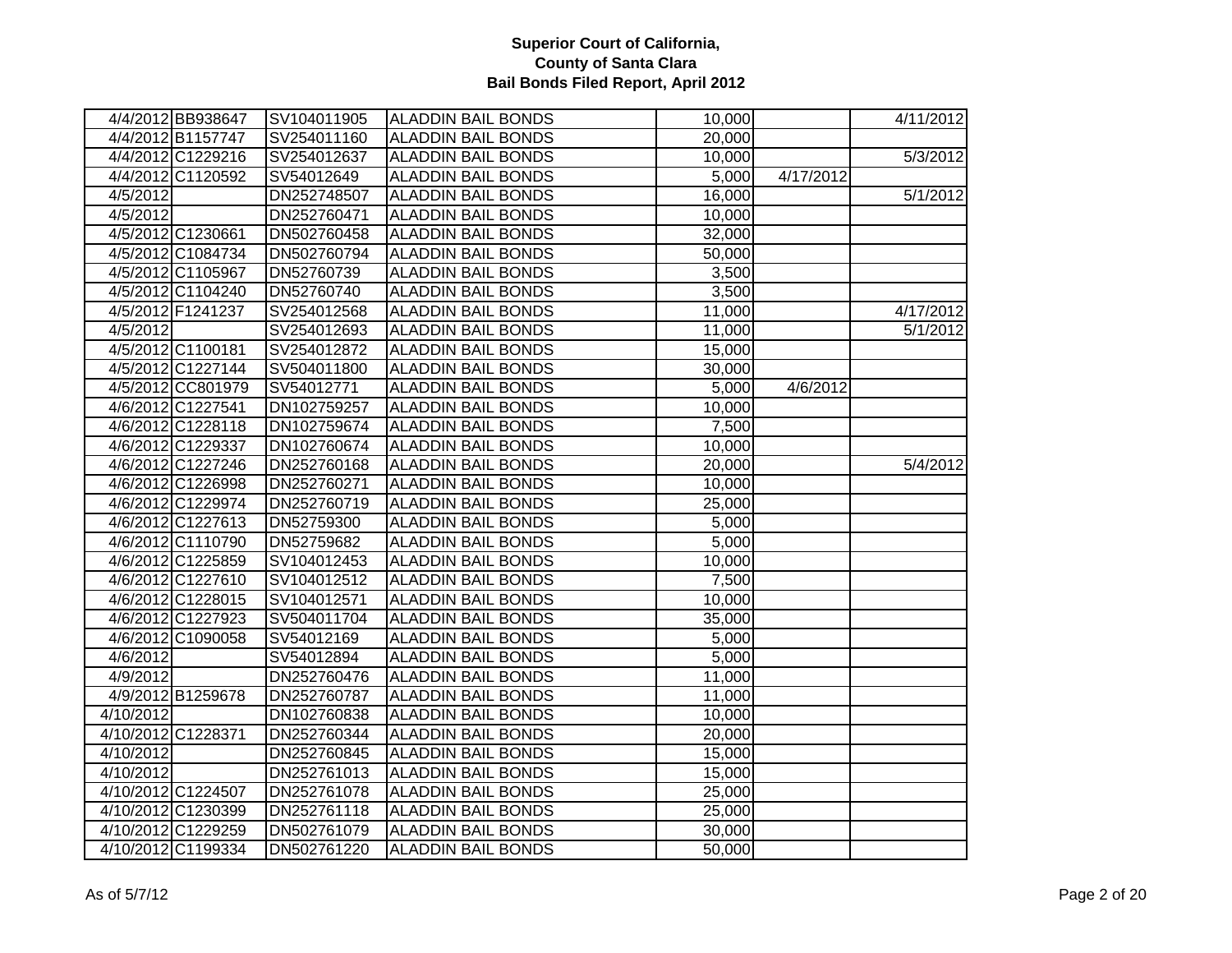| 4/10/2012           |                    | DN502761222  | <b>ALADDIN BAIL BONDS</b> | 50,000  |          |           |
|---------------------|--------------------|--------------|---------------------------|---------|----------|-----------|
|                     | 4/10/2012 FF405444 | DN52760244   | <b>ALADDIN BAIL BONDS</b> | 5,000   |          |           |
|                     | 4/10/2012 C1104828 | DN52760524   | <b>ALADDIN BAIL BONDS</b> | 2,000   | 5/1/2012 |           |
|                     | 4/10/2012 C1228335 | DN52760707   | <b>ALADDIN BAIL BONDS</b> | 5,000   |          |           |
|                     | 4/10/2012 C1231118 | DN52760944   | <b>ALADDIN BAIL BONDS</b> | 5,000   |          |           |
|                     | 4/10/2012 C1225797 | SV104012588  | <b>ALADDIN BAIL BONDS</b> | 10,000  |          |           |
| $\frac{4}{10/2012}$ |                    | SV104012937  | <b>ALADDIN BAIL BONDS</b> | 10,000  |          |           |
| 4/10/2012           |                    | SV104013213  | <b>ALADDIN BAIL BONDS</b> | 10,000  |          |           |
|                     | 4/10/2012 C1228217 | SV104013297  | <b>ALADDIN BAIL BONDS</b> | 10,000  |          |           |
| 4/10/2012           |                    | SV254013410  | <b>ALADDIN BAIL BONDS</b> | 15,000  |          |           |
| 4/10/2012           |                    | SV504013059  | <b>ALADDIN BAIL BONDS</b> | 11,000  |          |           |
|                     | 4/10/2012 C1228665 | SV504013070  | <b>ALADDIN BAIL BONDS</b> | 30,000  |          |           |
|                     | 4/10/2012 CC932362 | SV54013052   | <b>ALADDIN BAIL BONDS</b> | 5,000   |          | 4/19/2012 |
|                     | 4/10/2012 C1120777 | SV54013069   | <b>ALADDIN BAIL BONDS</b> | 5,000   |          |           |
| 4/11/2012           |                    | DN1002761451 | <b>ALADDIN BAIL BONDS</b> | 75,000  |          |           |
|                     | 4/11/2012 B1258568 | DN102760850  | <b>ALADDIN BAIL BONDS</b> | 10,000  |          |           |
|                     | 4/11/2012 F1241899 | DN252761025  | <b>ALADDIN BAIL BONDS</b> | 20,000  |          |           |
|                     | 4/11/2012 B1259688 | DN502761046  | <b>ALADDIN BAIL BONDS</b> | 25,000  |          |           |
|                     | 4/11/2012 F1140683 | SV104012950  | <b>ALADDIN BAIL BONDS</b> | 10,000  |          |           |
|                     | 4/11/2012 B1258568 | SV104012961  | <b>ALADDIN BAIL BONDS</b> | 10,000  |          |           |
|                     | 4/11/2012 C1229194 | SV104013474  | <b>ALADDIN BAIL BONDS</b> | 7,500   |          |           |
| 4/11/2012           |                    | SV254013108  | <b>ALADDIN BAIL BONDS</b> | 25,000  |          |           |
|                     | 4/11/2012 B1258947 | SV504012971  | <b>ALADDIN BAIL BONDS</b> | 50,000  |          |           |
|                     | 4/12/2012 CC817916 | DN102761291  | <b>ALADDIN BAIL BONDS</b> | 7,500   |          |           |
|                     | 4/12/2012 CC593026 | DN102761652  | <b>ALADDIN BAIL BONDS</b> | 5,000   |          |           |
| 4/12/2012           |                    | DN252761541  | <b>ALADDIN BAIL BONDS</b> | 10,000  |          |           |
| $\frac{4}{12/2012}$ |                    | DN252761695  | <b>ALADDIN BAIL BONDS</b> | 25,000  |          |           |
|                     | 4/12/2012 C1228495 | DN52761655   | <b>ALADDIN BAIL BONDS</b> | 5,000   |          |           |
| 4/12/2012           |                    | SV1004013556 | <b>ALADDIN BAIL BONDS</b> | 75,000  |          |           |
|                     | 4/12/2012 C1229599 | SV1004013606 | <b>ALADDIN BAIL BONDS</b> | 100,000 |          |           |
| 4/12/2012           |                    | SV104013653  | <b>ALADDIN BAIL BONDS</b> | 10,000  |          |           |
|                     | 4/12/2012 F1141114 | SV504013500  | <b>ALADDIN BAIL BONDS</b> | 30,000  |          |           |
|                     | 4/13/2012 C1091808 | DN102761033  | <b>ALADDIN BAIL BONDS</b> | 10,000  |          |           |
|                     | 4/13/2012 F1141064 | DN102761521  | <b>ALADDIN BAIL BONDS</b> | 6,000   |          |           |
| 4/13/2012           |                    | DN102761773  | <b>ALADDIN BAIL BONDS</b> | 10,000  |          |           |
|                     | 4/13/2012 C1114423 | DN252761794  | <b>ALADDIN BAIL BONDS</b> | 25,000  |          | 4/17/2012 |
|                     | 4/13/2012 E1007577 | DN502761042  | <b>ALADDIN BAIL BONDS</b> | 50,000  |          | 4/19/2012 |
|                     | 4/13/2012 B1259667 | DN502761502  | <b>ALADDIN BAIL BONDS</b> | 46,000  |          |           |
|                     | 4/13/2012 C1228851 | DN502761785  | <b>ALADDIN BAIL BONDS</b> | 50,000  |          |           |
|                     |                    |              |                           |         |          |           |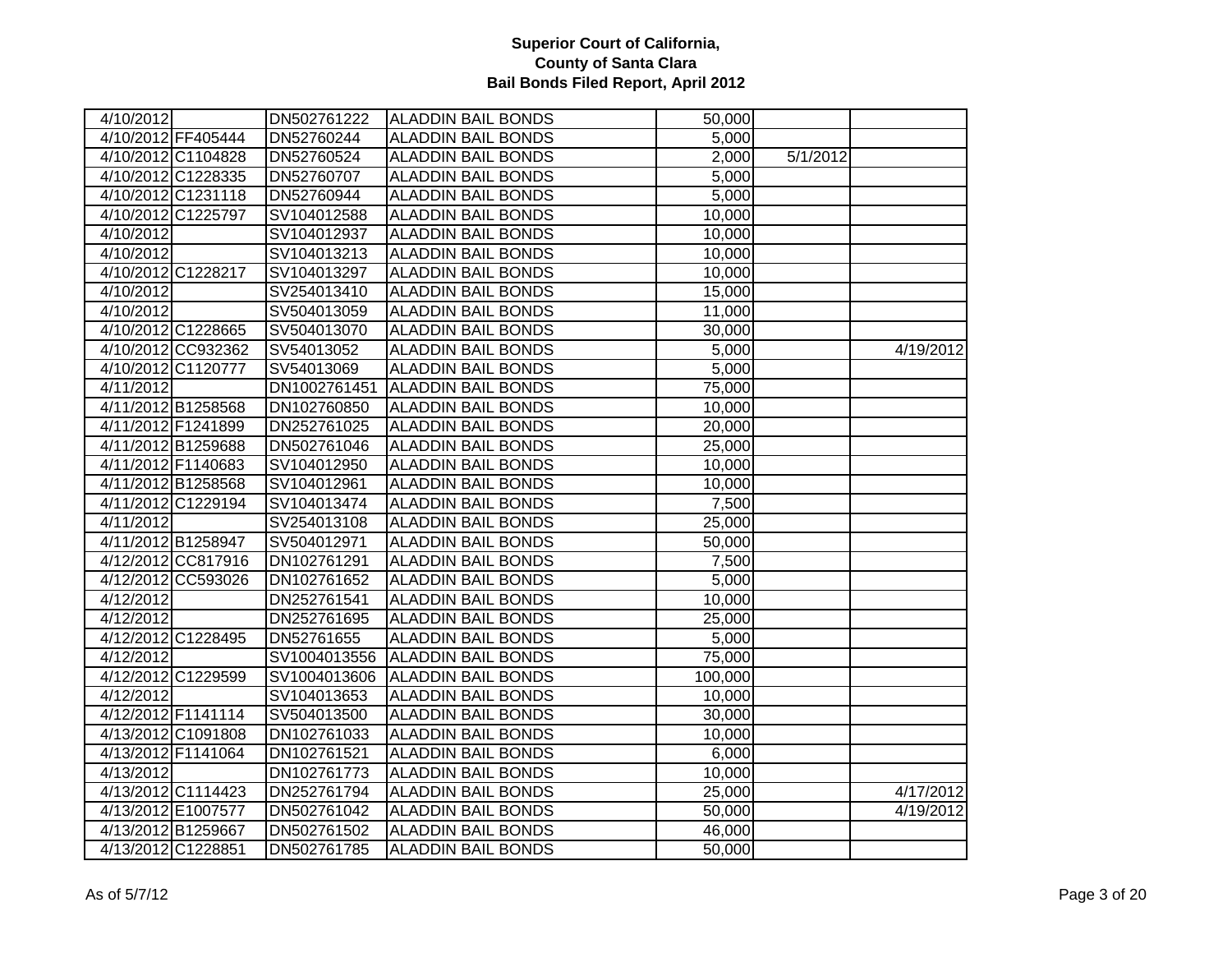|                    | 4/13/2012 F1139389 | DN52761533   | <b>ALADDIN BAIL BONDS</b>       | 5,000   |           |
|--------------------|--------------------|--------------|---------------------------------|---------|-----------|
|                    | 4/16/2012 C1229103 |              | DN1002761943 ALADDIN BAIL BONDS | 100,000 |           |
| 4/16/2012          |                    |              | DN1002762016 ALADDIN BAIL BONDS | 15,000  |           |
|                    | 4/16/2012 B1259595 | DN102761729  | <b>ALADDIN BAIL BONDS</b>       | 10,000  |           |
| 4/16/2012          |                    | DN102762031  | <b>ALADDIN BAIL BONDS</b>       | 10,000  |           |
| 4/16/2012          |                    | DN102762162  | <b>ALADDIN BAIL BONDS</b>       | 10,000  |           |
| 4/16/2012          |                    | DN102762273  | <b>ALADDIN BAIL BONDS</b>       | 5,250   |           |
|                    | 4/16/2012 C1107769 | DN252759817  | <b>ALADDIN BAIL BONDS</b>       | 10,000  |           |
|                    | 4/16/2012 B1259652 | DN252761675  | <b>ALADDIN BAIL BONDS</b>       | 15,000  |           |
| 4/16/2012          |                    | DN252762198  | <b>ALADDIN BAIL BONDS</b>       | 10,000  |           |
| 4/16/2012          |                    | DN252762278  | <b>ALADDIN BAIL BONDS</b>       | 25,000  |           |
| 4/16/2012          |                    | DN502761869  | <b>ALADDIN BAIL BONDS</b>       | 50,000  |           |
| 4/16/2012          |                    | SV1004013932 | <b>ALADDIN BAIL BONDS</b>       | 50,000  |           |
| 4/16/2012          |                    | SV104013911  | <b>ALADDIN BAIL BONDS</b>       | 10,000  |           |
| 4/16/2012          |                    | SV254013778  | <b>ALADDIN BAIL BONDS</b>       | 11,000  |           |
|                    | 4/16/2012 C1229348 | SV254013866  | <b>ALADDIN BAIL BONDS</b>       | 15,000  |           |
| 4/16/2012          |                    | SV254013936  | <b>ALADDIN BAIL BONDS</b>       | 11,000  |           |
|                    | 4/16/2012 C1230939 | SV254014023  | <b>ALADDIN BAIL BONDS</b>       | 15,000  |           |
| 4/16/2012          |                    | SV254014096  | <b>ALADDIN BAIL BONDS</b>       | 25,000  |           |
| 4/16/2012          |                    | SV254014111  | <b>ALADDIN BAIL BONDS</b>       | 15,000  |           |
| 4/17/2012          |                    | DN252762249  | <b>ALADDIN BAIL BONDS</b>       | 25,000  |           |
|                    | 4/17/2012 F1242148 | DN102762014  | <b>ALADDIN BAIL BONDS</b>       | 7,500   |           |
|                    | 4/17/2012 C1230669 | DN102762347  | <b>ALADDIN BAIL BONDS</b>       | 10,000  |           |
|                    | 4/17/2012 CC963370 | DN252761417  | <b>ALADDIN BAIL BONDS</b>       | 20,000  |           |
| 4/17/2012          |                    | DN252762204  | <b>ALADDIN BAIL BONDS</b>       | 10,000  |           |
|                    | 4/17/2012 C1230948 | DN252762300  | <b>ALADDIN BAIL BONDS</b>       | 25,000  |           |
|                    | 4/17/2012 C1199380 | DN252762343  | <b>ALADDIN BAIL BONDS</b>       | 25,000  | 4/19/2012 |
|                    | 4/17/2012 C1122772 | DN252762344  | <b>ALADDIN BAIL BONDS</b>       | 25,000  | 4/19/2012 |
|                    | 4/17/2012 B1259568 | DN502761694  | <b>ALADDIN BAIL BONDS</b>       | 20,000  |           |
| 4/17/2012          |                    | SV104014136  | <b>ALADDIN BAIL BONDS</b>       | 10,000  |           |
| 4/17/2012          |                    | SV254014168  | <b>ALADDIN BAIL BONDS</b>       | 15,000  | 4/30/2012 |
|                    | 4/17/2012 C1082488 | SV504005966  | <b>ALADDIN BAIL BONDS</b>       | 15,000  |           |
| $\sqrt{4/18/2012}$ |                    | DN102761963  | <b>ALADDIN BAIL BONDS</b>       | 10,000  |           |
| 4/18/2012          |                    | DN102762564  | <b>ALADDIN BAIL BONDS</b>       | 10,000  |           |
|                    | 4/18/2012 C1231005 | DN102762616  | <b>ALADDIN BAIL BONDS</b>       | 10,000  |           |
| 4/18/2012          |                    | DN252762622  | <b>ALADDIN BAIL BONDS</b>       | 16,000  |           |
| 4/18/2012          |                    | DN252762637  | <b>ALADDIN BAIL BONDS</b>       | 16,000  |           |
|                    | 4/18/2012 B1259580 | DN502761954  | <b>ALADDIN BAIL BONDS</b>       | 40,000  |           |
| 4/18/2012          |                    | DN502762186  | <b>ALADDIN BAIL BONDS</b>       | 35,000  |           |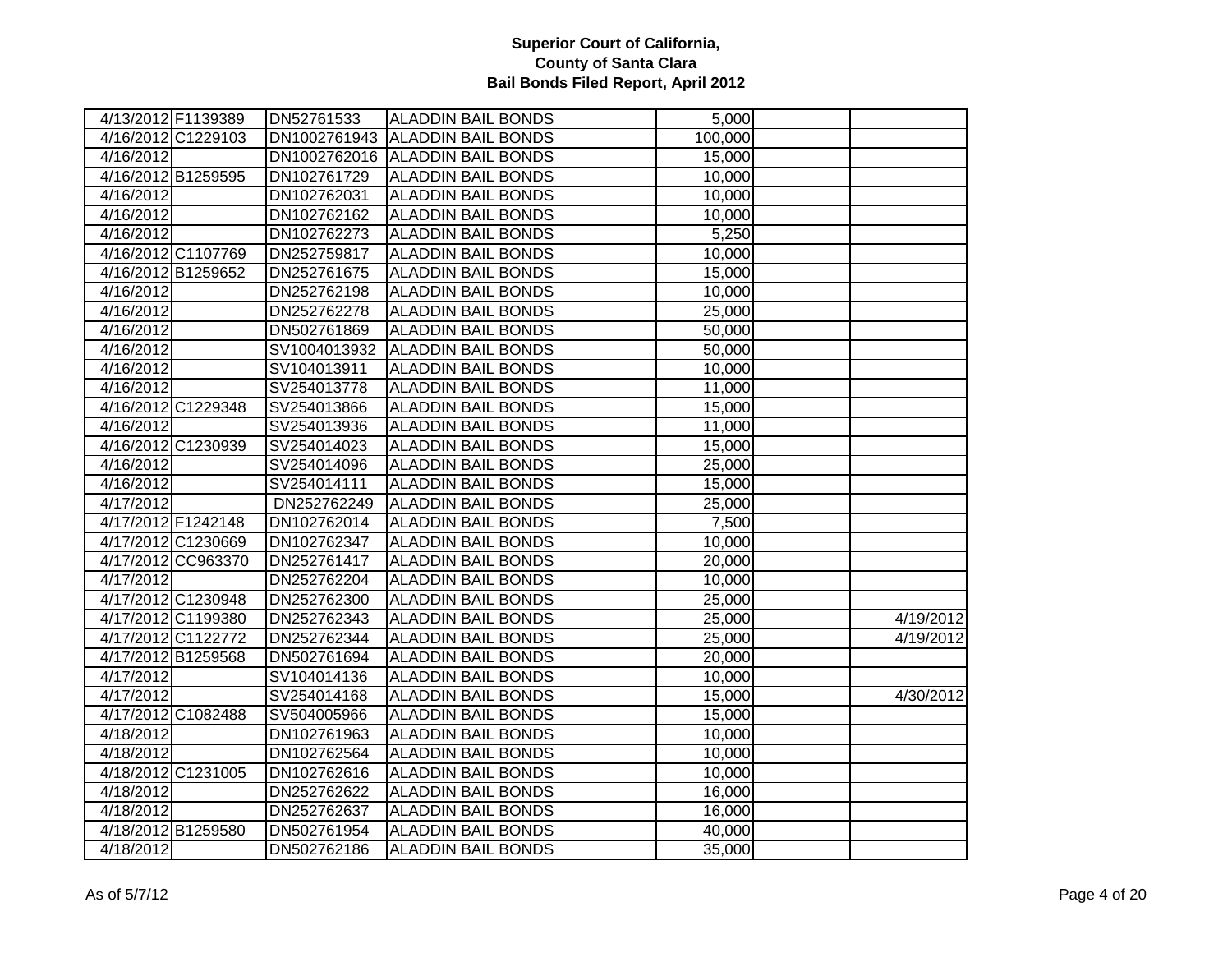|           | 4/18/2012 B1259597 | DN502762424  | <b>ALADDIN BAIL BONDS</b>       | 50,000 |           |
|-----------|--------------------|--------------|---------------------------------|--------|-----------|
| 4/18/2012 |                    | DN502762428  | <b>ALADDIN BAIL BONDS</b>       | 10,000 |           |
| 4/18/2012 |                    | DN502762431  | <b>ALADDIN BAIL BONDS</b>       | 25,000 |           |
| 4/18/2012 |                    | SV104013865  | <b>ALADDIN BAIL BONDS</b>       | 10,000 |           |
| 4/18/2012 |                    | SV104014149  | <b>ALADDIN BAIL BONDS</b>       | 10,000 |           |
|           | 4/19/2012 C1229920 | DN1002762691 | <b>ALADDIN BAIL BONDS</b>       | 75,000 |           |
| 4/19/2012 |                    | DN1002762741 | <b>ALADDIN BAIL BONDS</b>       | 51,000 |           |
|           | 4/19/2012 C1113444 | DN102762765  | <b>ALADDIN BAIL BONDS</b>       | 2,500  |           |
|           | 4/19/2012 F1242374 | DN252762609  | <b>ALADDIN BAIL BONDS</b>       | 25,000 |           |
| 4/19/2012 |                    | DN252762649  | <b>ALADDIN BAIL BONDS</b>       | 5,000  |           |
|           | 4/19/2012 C1115854 | DN252762757  | ALADDIN BAIL BONDS              | 25,000 |           |
|           | 4/19/2012 C1111291 | DN52762763   | <b>ALADDIN BAIL BONDS</b>       | 1,000  |           |
| 4/19/2012 |                    | SV254014498  | <b>ALADDIN BAIL BONDS</b>       | 20,000 |           |
|           | 4/19/2012 C1111543 | SV504014120  | <b>ALADDIN BAIL BONDS</b>       | 35,000 |           |
|           | 4/20/2012 C1225774 | DN252762893  | <b>ALADDIN BAIL BONDS</b>       | 25,000 |           |
| 4/20/2012 |                    | DN502762747  | <b>ALADDIN BAIL BONDS</b>       | 50,000 |           |
|           | 4/20/2012 C1228877 | DN502762783  | <b>ALADDIN BAIL BONDS</b>       | 25,000 |           |
| 4/20/2012 |                    | DN502762812  | <b>ALADDIN BAIL BONDS</b>       | 25,000 |           |
| 4/20/2012 |                    | DN52762759   | <b>ALADDIN BAIL BONDS</b>       | 1,000  |           |
|           | 4/20/2012 B1259701 | SV104014578  | <b>ALADDIN BAIL BONDS</b>       | 10,000 |           |
|           | 4/20/2012 C1231021 | SV104014649  | <b>ALADDIN BAIL BONDS</b>       | 10,000 |           |
| 4/20/2012 |                    | SV504014612  | <b>ALADDIN BAIL BONDS</b>       | 30,250 |           |
|           | 4/20/2012 B1258492 | SV54014411   | <b>ALADDIN BAIL BONDS</b>       | 1,500  |           |
|           | 4/20/2012 B1046424 | SV54014413   | <b>ALADDIN BAIL BONDS</b>       | 5,000  |           |
| 4/23/2012 |                    | DN102763148  | <b>ALADDIN BAIL BONDS</b>       | 10,000 |           |
|           | 4/23/2012 C1093188 | SV104014548  | <b>ALADDIN BAIL BONDS</b>       | 10,000 |           |
| 4/23/2012 |                    | SV254014801  | <b>ALADDIN BAIL BONDS</b>       | 12,000 |           |
|           | 4/24/2012 C1116415 |              | 11044944 ALADDIN BAIL BONDS     | 25,000 |           |
| 4/24/2012 |                    |              | DN1002763279 ALADDIN BAIL BONDS | 75,000 |           |
|           | 4/24/2012 C1199647 | DN102762936  | <b>ALADDIN BAIL BONDS</b>       | 10,000 |           |
| 4/24/2012 |                    | DN102763158  | <b>ALADDIN BAIL BONDS</b>       | 10,000 |           |
|           | 4/24/2012 C1102610 | DN102763243  | <b>ALADDIN BAIL BONDS</b>       | 8,000  |           |
|           | 4/24/2012 C1231434 | DN102763317  | <b>ALADDIN BAIL BONDS</b>       | 10,000 |           |
| 4/24/2012 |                    | DN102763362  | <b>ALADDIN BAIL BONDS</b>       | 10,000 |           |
| 4/24/2012 |                    | DN252762865  | <b>ALADDIN BAIL BONDS</b>       | 1,000  |           |
|           | 4/24/2012 BB513268 | DN252763038  | <b>ALADDIN BAIL BONDS</b>       | 20,000 | 4/25/2012 |
| 4/24/2012 |                    | DN252763120  | <b>ALADDIN BAIL BONDS</b>       | 20,000 |           |
| 4/24/2012 |                    | DN252763373  | <b>ALADDIN BAIL BONDS</b>       | 16,000 |           |
|           | 4/24/2012 C1230401 | DN252763606  | <b>ALADDIN BAIL BONDS</b>       | 25,000 |           |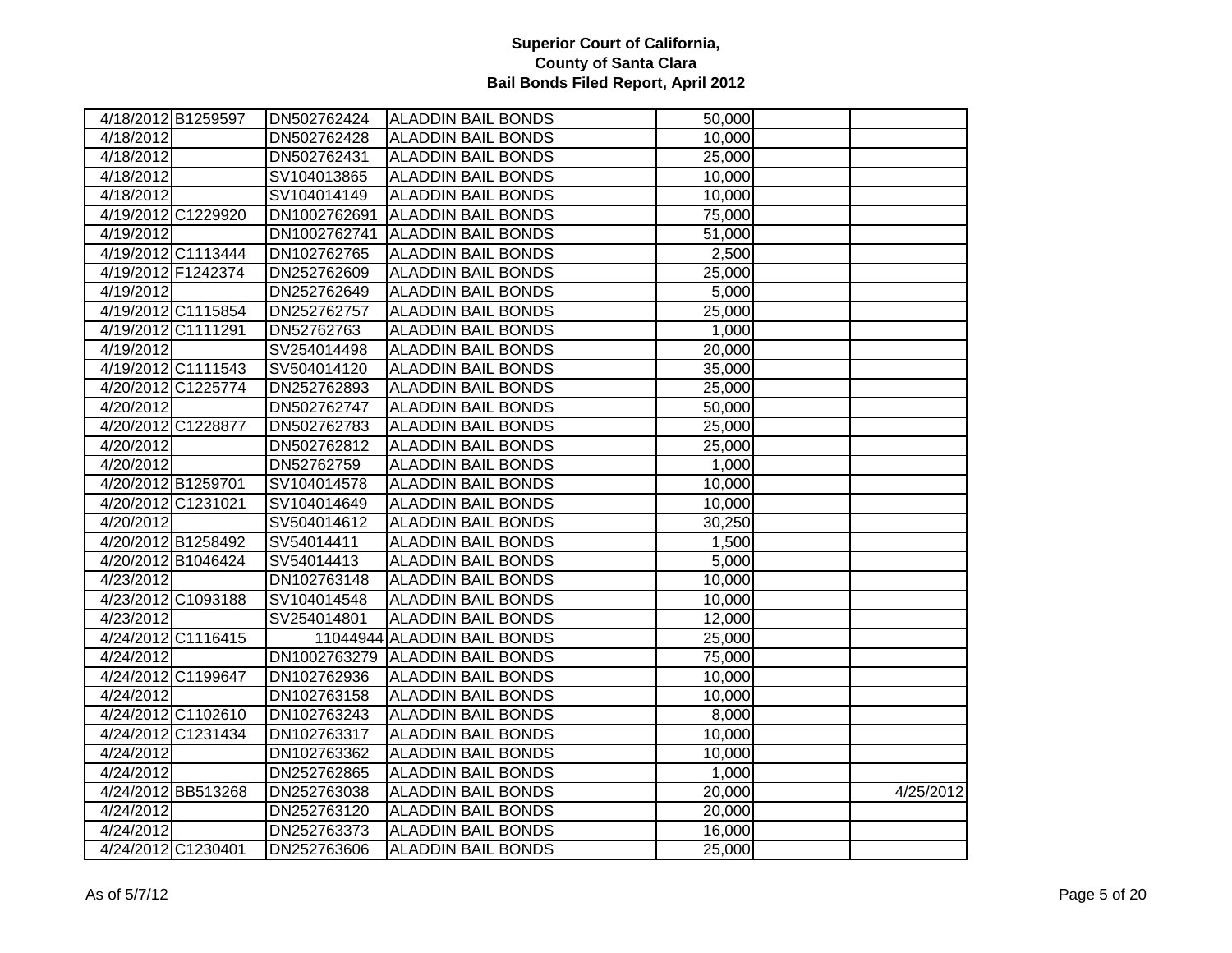| 4/24/2012           |                    | DN252763614  | <b>ALADDIN BAIL BONDS</b> | 20,000  |           |          |
|---------------------|--------------------|--------------|---------------------------|---------|-----------|----------|
| 4/24/2012           |                    | DN502713389  | <b>ALADDIN BAIL BONDS</b> | 25,000  |           |          |
|                     | 4/24/2012 C1114470 | DN502761601  | <b>ALADDIN BAIL BONDS</b> | 40,000  |           |          |
|                     | 4/24/2012 C1109790 | DN502763299  | <b>ALADDIN BAIL BONDS</b> | 50,000  |           |          |
| $\frac{4}{24/2012}$ |                    | DN502763411  | <b>ALADDIN BAIL BONDS</b> | 10,000  |           |          |
| 4/24/2012           |                    | DN52763363   | <b>ALADDIN BAIL BONDS</b> | 1,000   |           |          |
|                     | 4/24/2012 C1228430 | DN52763371   | <b>ALADDIN BAIL BONDS</b> | 5,000   |           |          |
|                     | 4/24/2012 C1225510 | SV104013854  | <b>ALADDIN BAIL BONDS</b> | 10,000  |           |          |
|                     | 4/24/2012 C1087395 | SV104014819  | <b>ALADDIN BAIL BONDS</b> | 10,000  |           |          |
| 4/24/2012           |                    | SV104014885  | <b>ALADDIN BAIL BONDS</b> | 10,000  |           |          |
|                     | 4/24/2012 C1110293 | SV254013575  | <b>ALADDIN BAIL BONDS</b> | 20,000  |           |          |
| 4/24/2012           |                    | SV504014797  | <b>ALADDIN BAIL BONDS</b> | 50,000  |           |          |
| 4/24/2012           |                    | SV504014999  | <b>ALADDIN BAIL BONDS</b> | 25,000  |           |          |
|                     | 4/24/2012 C1117883 | SV54014021   | <b>ALADDIN BAIL BONDS</b> | 5,000   |           |          |
|                     | 4/25/2012 C1227778 | DN252763691  | <b>ALADDIN BAIL BONDS</b> | 10,000  | 4/27/2012 |          |
|                     | 4/25/2012 C1228430 | DN252763692  | <b>ALADDIN BAIL BONDS</b> | 10,000  | 4/27/2012 |          |
|                     | 4/25/2012 C1226463 | DN252763739  | <b>ALADDIN BAIL BONDS</b> | 16,000  |           | 5/3/2012 |
| 4/25/2012           |                    | DN502713387  | <b>ALADDIN BAIL BONDS</b> | 50,000  |           |          |
|                     | 4/25/2012 B1259739 | DN502763032  | <b>ALADDIN BAIL BONDS</b> | 50,000  |           |          |
|                     | 4/25/2012 B1259953 | DN502763480  | <b>ALADDIN BAIL BONDS</b> | 35,000  |           |          |
| 4/25/2012           |                    | DN502763647  | <b>ALADDIN BAIL BONDS</b> | 35,000  |           |          |
|                     | 4/25/2012 C1230359 | SV1004015156 | <b>ALADDIN BAIL BONDS</b> | 100,000 |           |          |
|                     | 4/25/2012 C1231435 | SV104015199  | <b>ALADDIN BAIL BONDS</b> | 10,000  |           |          |
|                     | 4/25/2012 B1259324 | SV254014599  | <b>ALADDIN BAIL BONDS</b> | 25,000  |           |          |
|                     | 4/25/2012 B1156285 | SV254015017  | <b>ALADDIN BAIL BONDS</b> | 25,000  |           |          |
|                     | 4/25/2012 C1230801 | SV254015175  | <b>ALADDIN BAIL BONDS</b> | 25,000  |           |          |
|                     | 4/25/2012 B1259739 | SV504014717  | <b>ALADDIN BAIL BONDS</b> | 50,000  |           |          |
|                     | 4/25/2012 C1231126 | SV504015214  | <b>ALADDIN BAIL BONDS</b> | 25,000  |           |          |
| 4/25/2012           |                    | SV54014758   | <b>ALADDIN BAIL BONDS</b> | 5,000   |           |          |
|                     | 4/25/2012 C1224073 | SV54015155   | <b>ALADDIN BAIL BONDS</b> | 5,000   | 4/25/2012 |          |
| 4/26/2012           |                    | DN252748508  | <b>ALADDIN BAIL BONDS</b> | 21,000  |           |          |
|                     | 4/26/2012 F1140510 | DN252763714  | <b>ALADDIN BAIL BONDS</b> | 15,000  |           | 5/3/2012 |
| 4/26/2012           |                    | DN252763867  | <b>ALADDIN BAIL BONDS</b> | 15,000  |           |          |
| 4/26/2012           |                    | DN52763743   | <b>ALADDIN BAIL BONDS</b> | 5,000   |           |          |
|                     | 4/26/2012 F1242488 | SV254015216  | <b>ALADDIN BAIL BONDS</b> | 25,000  |           |          |
|                     | 4/26/2012 C1231060 | SV254015293  | <b>ALADDIN BAIL BONDS</b> | 25,000  |           |          |
|                     | 4/27/2012 C1226675 | DN102763902  | <b>ALADDIN BAIL BONDS</b> | 5,000   |           |          |
|                     | 4/27/2012 C1114146 | DN502763987  | <b>ALADDIN BAIL BONDS</b> | 50,000  |           |          |
|                     | 4/27/2012 C1230356 | SV254015320  | <b>ALADDIN BAIL BONDS</b> | 20,000  |           |          |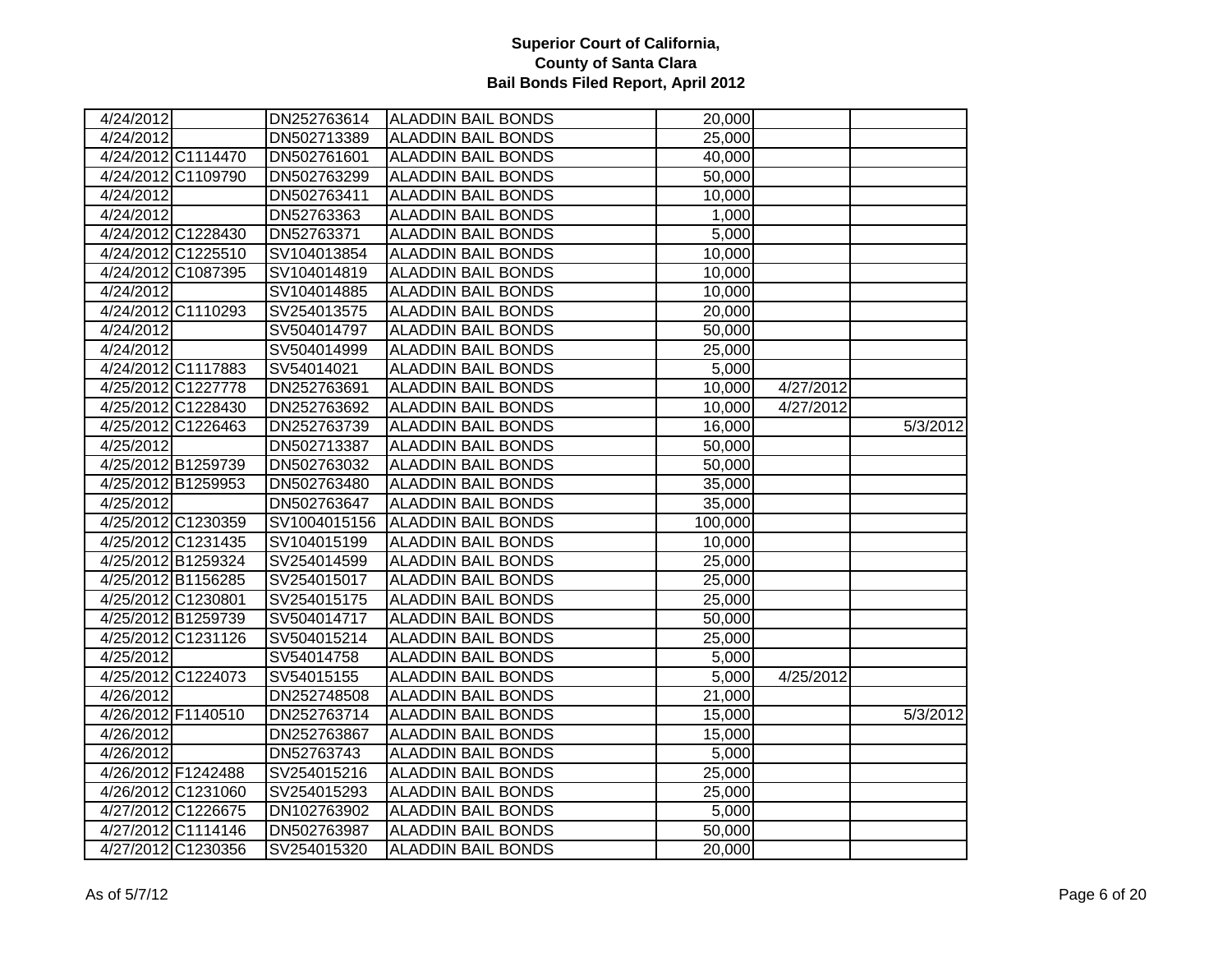| 4/30/2012 F1241967 |                    |             | DN1002763924 ALADDIN BAIL BONDS | 75,000  |           |
|--------------------|--------------------|-------------|---------------------------------|---------|-----------|
| 4/30/2012          |                    |             | DN1002764302 ALADDIN BAIL BONDS | 100,000 |           |
| 4/30/2012 F1242331 |                    | DN102763997 | <b>ALADDIN BAIL BONDS</b>       | 10,000  |           |
| 4/30/2012          |                    | DN102764387 | <b>ALADDIN BAIL BONDS</b>       | 10,000  |           |
| 4/30/2012          |                    | DN102764598 | <b>ALADDIN BAIL BONDS</b>       | 10,000  |           |
|                    | 4/30/2012 C1223139 | DN102764602 | <b>ALADDIN BAIL BONDS</b>       | 5,000   |           |
|                    | 4/30/2012 C1228349 | DN252762971 | <b>ALADDIN BAIL BONDS</b>       | 25,000  |           |
|                    | 4/30/2012 C1227177 | DN252764552 | <b>ALADDIN BAIL BONDS</b>       | 10,000  |           |
| 4/30/2012          |                    | DN252764554 | <b>ALADDIN BAIL BONDS</b>       | 21,100  |           |
| 4/30/2012          |                    | DN252764622 | <b>ALADDIN BAIL BONDS</b>       | 25,000  |           |
|                    | 4/30/2012 C1228327 | DN502762989 | <b>ALADDIN BAIL BONDS</b>       | 35,000  |           |
|                    | 4/30/2012 B1259719 | DN502763994 | <b>ALADDIN BAIL BONDS</b>       | 35,000  |           |
|                    | 4/30/2012 C1229108 | SV104015058 | <b>ALADDIN BAIL BONDS</b>       | 10,000  |           |
| 4/30/2012          |                    | SV104015248 | <b>ALADDIN BAIL BONDS</b>       | 10,000  |           |
| 4/30/2012          |                    | SV254015500 | <b>ALADDIN BAIL BONDS</b>       | 11,000  |           |
| 4/30/2012          |                    | SV254015818 | <b>ALADDIN BAIL BONDS</b>       | 15,500  |           |
| 4/30/2012          |                    | SV504015612 | <b>ALADDIN BAIL BONDS</b>       | 26,000  |           |
|                    | 4/30/2012 C1108657 | SV54013817  | <b>ALADDIN BAIL BONDS</b>       | 5,000   |           |
|                    | 4/30/2012 B1258432 | SV54014403  | <b>ALADDIN BAIL BONDS</b>       | 1,000   |           |
|                    | 4/30/2012 B1258320 | SV54014412  | <b>ALADDIN BAIL BONDS</b>       | 2,000   |           |
|                    | 4/30/2012 C1229096 | SV54015078  | <b>ALADDIN BAIL BONDS</b>       | 5,000   |           |
|                    | 4/11/2012 B1157425 | A152175911  | ALBERT RAMIREZ BAIL BONDS       | 10,000  |           |
|                    | 4/17/2012 C1227388 | T550320007  | <b>ALEX PADILLA BAIL BONDS</b>  | 5,000   |           |
|                    | 4/4/2012 B1258276  | A152182873  | ALICE CORTEZ BAIL BONDS         | 10,000  | 4/12/2012 |
|                    | 4/16/2012 F1242243 | A152182874  | ALICE CORTEZ BAIL BONDS         | 10,000  |           |
| 4/16/2012 F1242463 |                    | A302129298  | ALICE CORTEZ BAIL BONDS         | 25,000  |           |
|                    | 4/16/2012 F1242158 | A72258427   | <b>ALICE CORTEZ BAIL BONDS</b>  | 7,500   |           |
| 4/17/2012 F1242492 |                    | A302129156  | <b>ALICE CORTEZ BAIL BONDS</b>  | 11,000  |           |
| 4/18/2012 F1242457 |                    | A302129154  | <b>ALICE CORTEZ BAIL BONDS</b>  | 20,000  |           |
| 4/23/2012 F1137417 |                    | A302129299  | <b>ALICE CORTEZ BAIL BONDS</b>  | 25,000  |           |
|                    | 4/27/2012 C1230937 | A302130038  | <b>ALICE CORTEZ BAIL BONDS</b>  | 21,000  | 4/27/2012 |
|                    | 4/2/2012 C1227444  |             | 5111809604 ALL PRO BAIL BONDS   | 6,000   |           |
|                    | 4/2/2012 C1122803  |             | 5801209112 ALL PRO BAIL BONDS   | 5,000   |           |
| 4/4/2012           |                    |             | 5111809576 ALL PRO BAIL BONDS   | 10,000  |           |
|                    | 4/4/2012 B1259142  |             | 5111815111 ALL PRO BAIL BONDS   | 10,000  |           |
|                    | 4/4/2012 B1259353  |             | 5111815124 ALL PRO BAIL BONDS   | 10,000  |           |
|                    | 4/4/2012 B1257876  |             | 5111819010 ALL PRO BAIL BONDS   | 10,000  |           |
|                    | 4/4/2012 B1048043  |             | 5271404048 ALL PRO BAIL BONDS   | 25,000  |           |
|                    | 4/4/2012 B1259538  |             | 5271418788 ALL PRO BAIL BONDS   | 10,000  |           |
|                    |                    |             |                                 |         |           |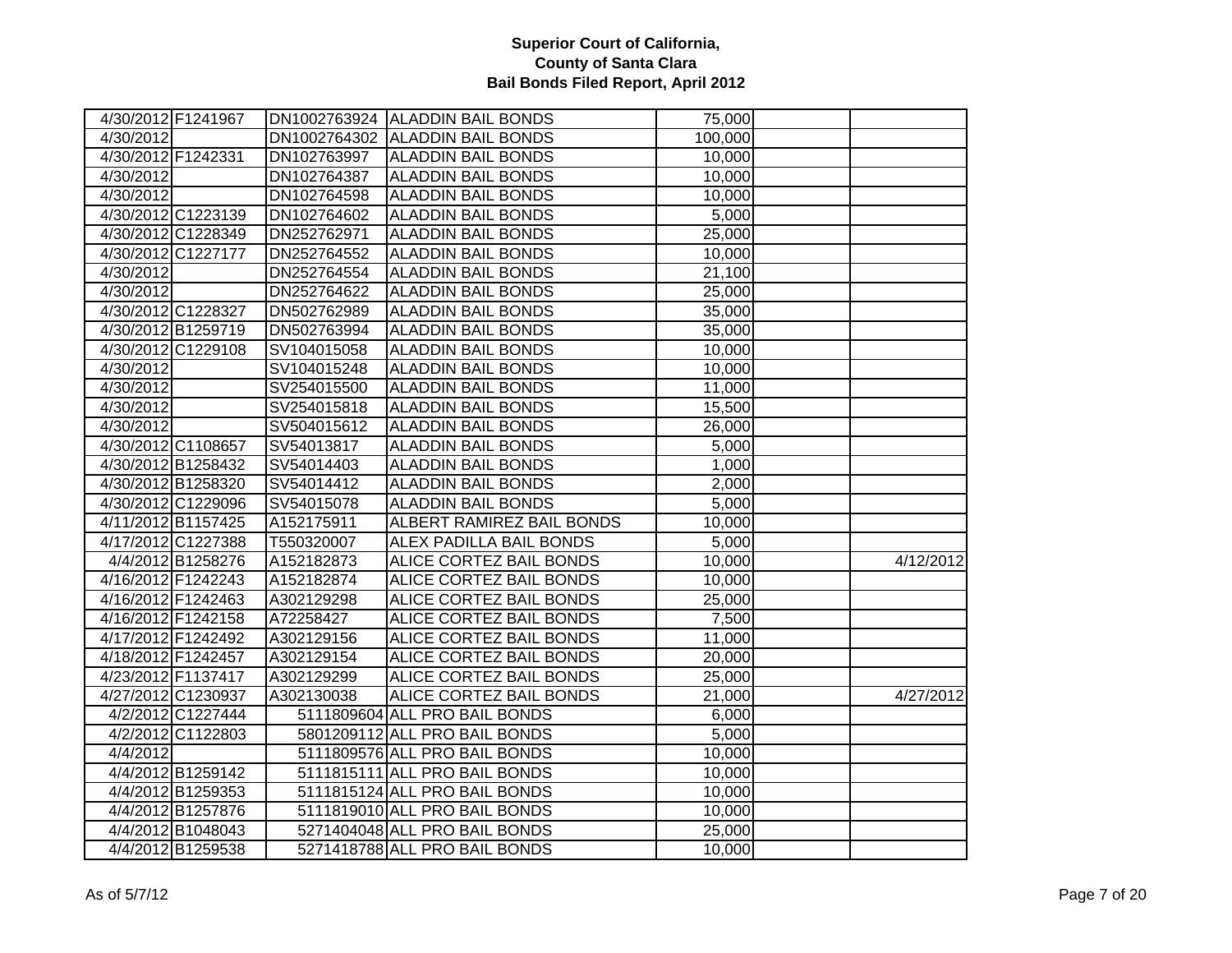| 4/4/2012           |                    | 5271418791 ALL PRO BAIL BONDS | 25,000  | 4/30/2012 |
|--------------------|--------------------|-------------------------------|---------|-----------|
|                    | 4/5/2012 C1231008  | 5271418803 ALL PRO BAIL BONDS | 25,000  |           |
|                    | 4/5/2012 C1228153  | 5550798408 ALL PRO BAIL BONDS | 50,000  |           |
|                    | 4/5/2012 F1140988  | 5550826194 ALL PRO BAIL BONDS | 40,000  |           |
|                    | 4/6/2012 C1108694  | 5111865695 ALL PRO BAIL BONDS | 7,500   |           |
|                    | 4/6/2012 CC955999  | 5271347684 ALL PRO BAIL BONDS | 15,000  |           |
|                    | 4/10/2012 C1227683 | 5111819250 ALL PRO BAIL BONDS | 10,000  |           |
|                    | 4/10/2012 C1227575 | 5111819276 ALL PRO BAIL BONDS | 10,000  |           |
| 4/10/2012          |                    | 5111832804 ALL PRO BAIL BONDS | 10,000  |           |
|                    | 4/10/2012 C1110645 | 5200073400 ALL PRO BAIL BONDS | 200,000 |           |
|                    | 4/10/2012 C1229579 | 5271418816 ALL PRO BAIL BONDS | 25,000  |           |
|                    | 4/10/2012 C1229501 | 5271418829 ALL PRO BAIL BONDS | 25,000  |           |
|                    | 4/10/2012 C1231265 | 5550798437 ALL PRO BAIL BONDS | 45,000  |           |
| 4/10/2012          |                    | 5550798440 ALL PRO BAIL BONDS | 30,000  |           |
|                    | 4/10/2012 C1116590 | 5550815343 ALL PRO BAIL BONDS | 50,000  |           |
|                    | 4/10/2012 C1115795 | 5801209093 ALL PRO BAIL BONDS | 1,000   |           |
|                    | 4/11/2012 T9503078 | 5111819263 ALL PRO BAIL BONDS | 7,000   |           |
| 4/11/2012          |                    | 5111822993 ALL PRO BAIL BONDS | 10,000  |           |
|                    | 4/11/2012 B1259378 | 5550798424 ALL PRO BAIL BONDS | 50,000  |           |
|                    | 4/12/2012 C1224471 | 5111822980 ALL PRO BAIL BONDS | 6,000   |           |
|                    | 4/12/2012 C1109048 | 5271418874 ALL PRO BAIL BONDS | 25,000  |           |
|                    | 4/16/2012 C1120189 | 5111827930 ALL PRO BAIL BONDS | 10,000  |           |
| 4/16/2012 C1077481 |                    | 5271369934 ALL PRO BAIL BONDS | 15,000  |           |
|                    | 4/16/2012 C1227373 | 5271418861 ALL PRO BAIL BONDS | 25,000  |           |
| 4/16/2012          |                    | 5271426992 ALL PRO BAIL BONDS | 16,000  |           |
| 4/16/2012          |                    | 5271427001 ALL PRO BAIL BONDS | 25,000  |           |
|                    | 4/16/2012 C1118952 | 5550798466 ALL PRO BAIL BONDS | 50,000  |           |
| 4/16/2012          |                    | 5801092585 ALL PRO BAIL BONDS | 1,000   |           |
|                    | 4/16/2012 CC957401 | 5801132003 ALL PRO BAIL BONDS | 5,000   |           |
| 4/17/2012 F1242327 |                    | 5271426989 ALL PRO BAIL BONDS | 15,000  |           |
| 4/17/2012 F1242245 |                    | 5801105425 ALL PRO BAIL BONDS | 5,000   |           |
| 4/18/2012          |                    | 5111827943 ALL PRO BAIL BONDS | 10,000  |           |
|                    | 4/18/2012 B1048105 | 5550773889 ALL PRO BAIL BONDS | 2,000   |           |
|                    | 4/18/2012 F1242173 | 5550798479 ALL PRO BAIL BONDS | 50,000  |           |
| 4/18/2012 B1258921 |                    | 5801209109 ALL PRO BAIL BONDS | 3,000   |           |
| 4/18/2012 B1259631 |                    | 5801220168 ALL PRO BAIL BONDS | 5,000   |           |
|                    | 4/19/2012 B1258612 | 5271418832 ALL PRO BAIL BONDS | 25,000  |           |
|                    | 4/19/2012 C1228248 | 5271426976 ALL PRO BAIL BONDS | 20,000  |           |
|                    | 4/19/2012 C1229407 | 5801220139 ALL PRO BAIL BONDS | 5,000   |           |
|                    |                    |                               |         |           |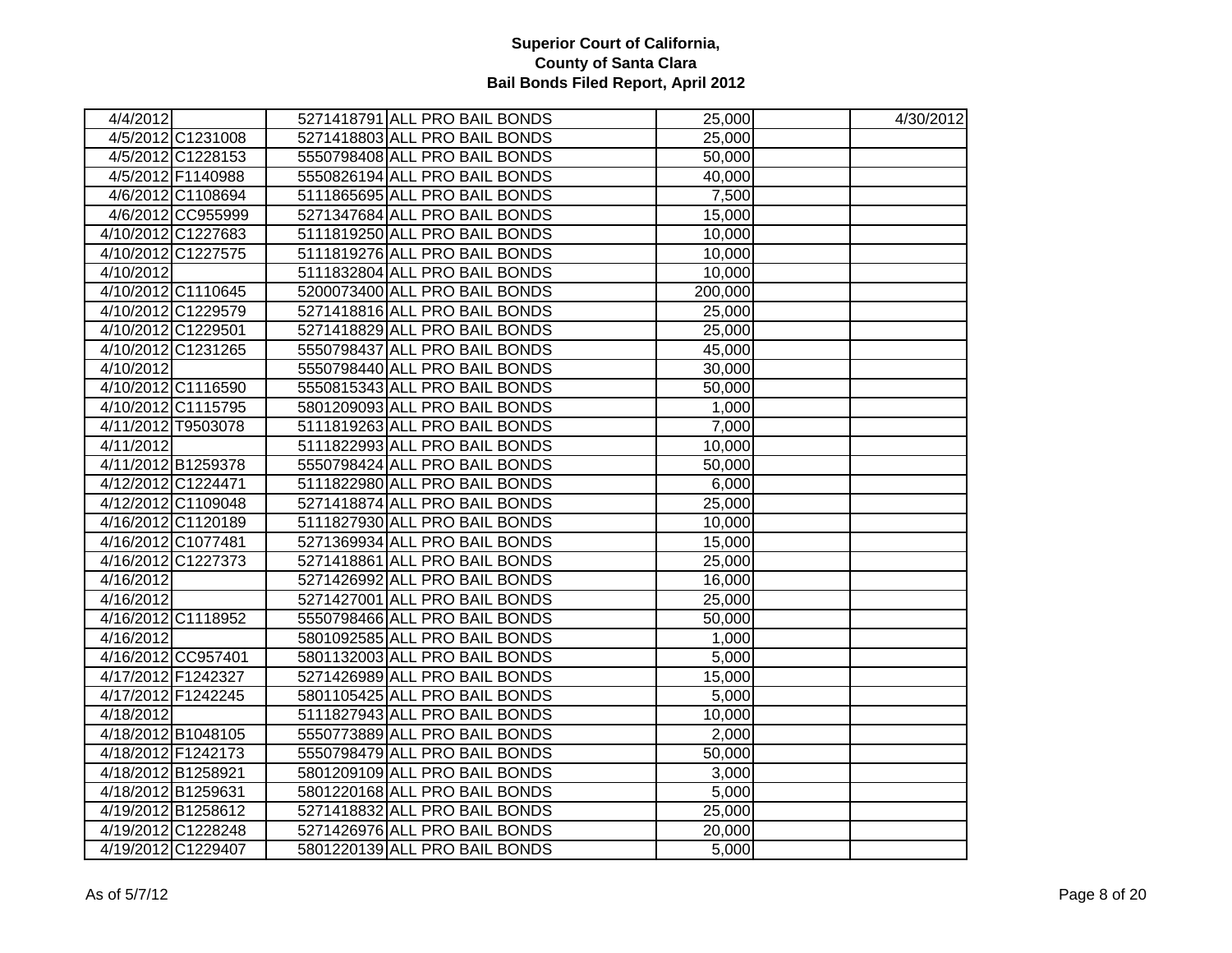|           | 4/20/2012 B1258713 |              | 5111832817 ALL PRO BAIL BONDS | 10,000  |           |          |
|-----------|--------------------|--------------|-------------------------------|---------|-----------|----------|
|           | 4/20/2012 C1108340 |              | 5550798453 ALL PRO BAIL BONDS | 50,000  |           |          |
|           | 4/20/2012 C1227014 |              | 5550798482 ALL PRO BAIL BONDS | 50,000  | 4/24/2012 |          |
|           | 4/23/2012 C1230523 |              | 5271418845 ALL PRO BAIL BONDS | 10,000  |           |          |
| 4/24/2012 |                    |              | 5111874963 ALL PRO BAIL BONDS | 10,000  |           |          |
| 4/24/2012 |                    |              | 5111874976 ALL PRO BAIL BONDS | 5,000   |           |          |
| 4/24/2012 |                    |              | 5111875069 ALL PRO BAIL BONDS | 10,000  |           |          |
| 4/24/2012 |                    |              | 5271418858 ALL PRO BAIL BONDS | 20,000  |           |          |
|           | 4/24/2012 C1222883 |              | 5801220142 ALL PRO BAIL BONDS | 5,000   |           |          |
|           | 4/24/2012 F1140549 |              | 5801233348 ALL PRO BAIL BONDS | 5,000   | 5/2/2012  |          |
|           | 4/25/2012 B1259956 |              | 5105267692 ALL PRO BAIL BONDS | 100,000 |           |          |
|           | 4/25/2012 B1259741 |              | 5111874950 ALL PRO BAIL BONDS | 10,000  |           |          |
| 4/25/2012 |                    |              | 5111874989 ALL PRO BAIL BONDS | 11,000  |           |          |
|           | 4/27/2012 C1231372 |              | 520076274 ALL PRO BAIL BONDS  | 150,000 |           |          |
|           | 4/27/2012 F1241487 |              | 5271427014 ALL PRO BAIL BONDS | 25,000  |           |          |
|           | 4/27/2012 C1230588 |              | 5550798495 ALL PRO BAIL BONDS | 50,000  |           |          |
| 4/27/2012 |                    |              | 5550815314 ALL PRO BAIL BONDS | 30,000  |           |          |
|           | 4/30/2012 B1258587 |              | 5105252971 ALL PRO BAIL BONDS | 50,000  |           |          |
|           | 4/30/2012 C1109012 |              | 5111781733 ALL PRO BAIL BONDS | 7,500   |           |          |
| 4/30/2012 |                    |              | 5111875001 ALL PRO BAIL BONDS | 10,000  |           |          |
|           | 4/30/2012 C1091147 |              | 5111875072 ALL PRO BAIL BONDS | 6,000   |           |          |
| 4/30/2012 |                    |              | 5550801603 ALL PRO BAIL BONDS | 35,000  |           |          |
| 4/30/2012 |                    |              | 5550807759 ALL PRO BAIL BONDS | 36,250  |           |          |
|           | 4/2/2012 C1226939  | IS30K121824  | <b>AMIGO BAIL BONDS</b>       | 2,500   |           |          |
|           | 4/4/2012 B1259088  | IS50K68032   | <b>AMIGO BAIL BONDS</b>       | 50,000  |           |          |
|           | 4/16/2012 C1229603 | IS30K121826  | <b>AMIGO BAIL BONDS</b>       | 20,000  |           |          |
|           | 4/2/2012 C1226937  | T1050345667  | <b>BAD BOYS BAIL BONDS</b>    | 10,000  |           |          |
|           | 4/2/2012 C1121335  | T1050345669  | <b>BAD BOYS BAIL BONDS</b>    | 10,000  | 4/2/2012  |          |
|           | 4/2/2012 B1153844  | T1050345672  | <b>BAD BOYS BAIL BONDS</b>    | 10,000  | 4/2/2012  |          |
|           | 4/2/2012 C1120139  | T2550340264  | <b>BAD BOYS BAIL BONDS</b>    | 25,000  | 4/2/2012  |          |
|           | 4/2/2012 C1229066  | T2550345596  | <b>BAD BOYS BAIL BONDS</b>    | 15,000  |           |          |
|           | 4/2/2012 C1227921  | T5050345370  | <b>BAD BOYS BAIL BONDS</b>    | 50,000  |           | 5/3/2012 |
|           | 4/2/2012 C1226778  | T550341079   | <b>BAD BOYS BAIL BONDS</b>    | 5,000   |           |          |
|           | 4/2/2012 C1227560  | T550345046   | <b>BAD BOYS BAIL BONDS</b>    | 5,000   |           |          |
|           | 4/2/2012 C1227612  | T550345323   | <b>BAD BOYS BAIL BONDS</b>    | 1,500   |           |          |
|           | 4/2/2012 C1119334  | T550345325   | <b>BAD BOYS BAIL BONDS</b>    | 5,000   | 4/2/2012  |          |
|           | 4/2/2012 B1157395  | T550345326   | <b>BAD BOYS BAIL BONDS</b>    | 5,000   | 4/2/2012  |          |
| 4/3/2012  |                    | T2550345068  | <b>BAD BOYS BAIL BONDS</b>    | 20,500  |           |          |
|           | 4/4/2012 B1259093  | T10050345716 | <b>BAD BOYS BAIL BONDS</b>    | 100,000 |           |          |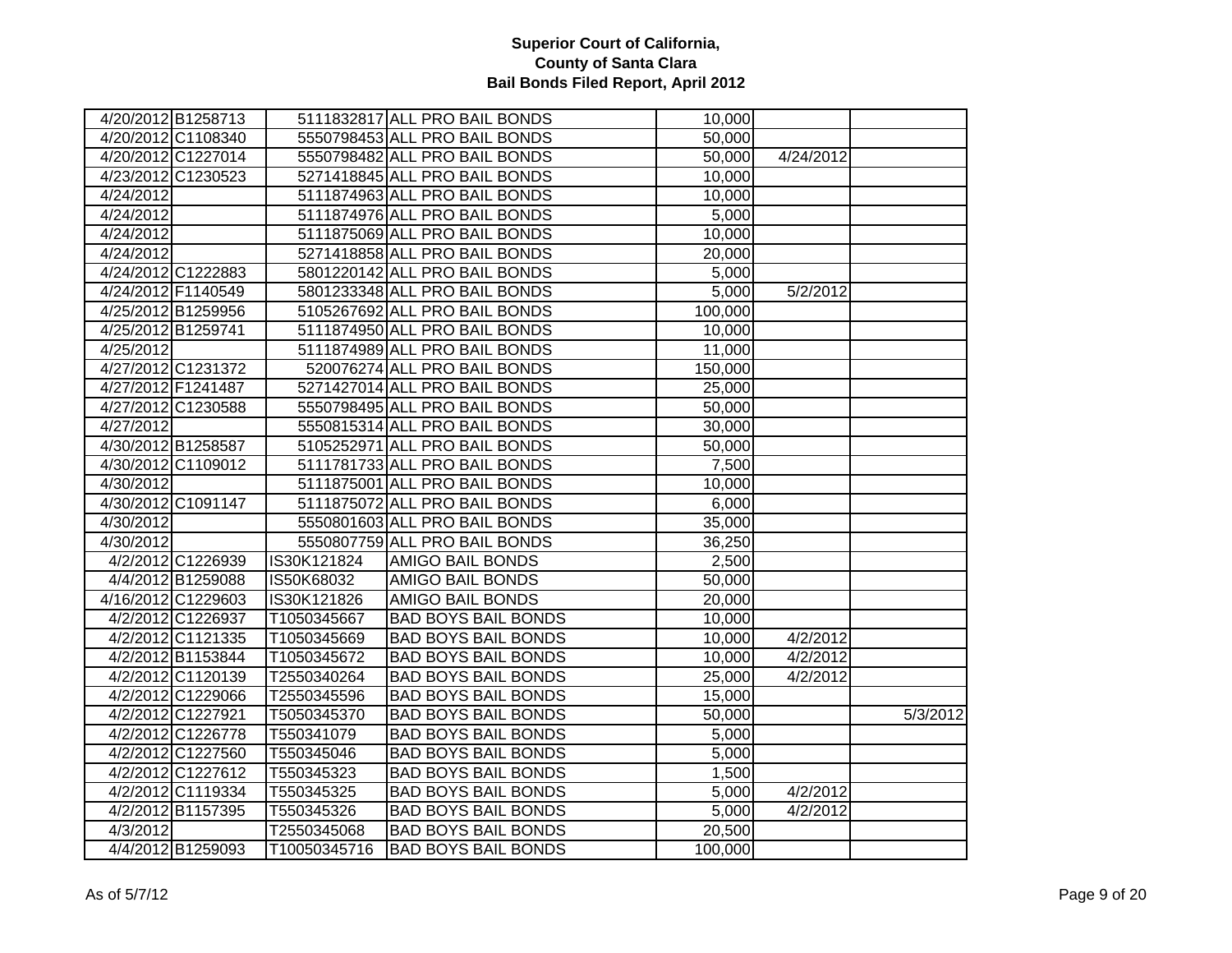| 4/4/2012  |                    | T1050345334  | <b>BAD BOYS BAIL BONDS</b> | 10,000  |           |           |
|-----------|--------------------|--------------|----------------------------|---------|-----------|-----------|
| 4/4/2012  |                    | T1050345670  | <b>BAD BOYS BAIL BONDS</b> | 10,000  |           |           |
|           | 4/4/2012 BB941367  | T2550345688  | <b>BAD BOYS BAIL BONDS</b> | 20,000  |           | 4/11/2012 |
| 4/4/2012  |                    | T2550346009  | <b>BAD BOYS BAIL BONDS</b> | 10,000  |           |           |
|           | 4/4/2012 B1259536  | T5050345369  | <b>BAD BOYS BAIL BONDS</b> | 50,000  |           |           |
|           | 4/4/2012 C1229951  | T5050345608  | <b>BAD BOYS BAIL BONDS</b> | 35,000  |           |           |
|           | 4/4/2012 B1259722  | T5050345699  | <b>BAD BOYS BAIL BONDS</b> | 11,000  |           |           |
|           | 4/4/2012 B1258564  | T550345661   | <b>BAD BOYS BAIL BONDS</b> | 5,000   |           |           |
|           | 4/4/2012 B1258488  | T550345979   | <b>BAD BOYS BAIL BONDS</b> | 5,000   |           |           |
| 4/5/2012  |                    | T1050345666  | <b>BAD BOYS BAIL BONDS</b> | 10,000  |           |           |
| 4/5/2012  |                    | T1050345987  | <b>BAD BOYS BAIL BONDS</b> | 10,000  |           |           |
|           | 4/5/2012 C1119470  | T2550346011  | <b>BAD BOYS BAIL BONDS</b> | 25,000  |           |           |
|           | 4/6/2012 C1225050  | T2550346010  | <b>BAD BOYS BAIL BONDS</b> | 25,000  | 4/26/2012 |           |
|           | 4/6/2012 C1229335  | T5050346033  | <b>BAD BOYS BAIL BONDS</b> | 50,000  |           |           |
|           | 4/6/2012 C1223659  | T550345980   | <b>BAD BOYS BAIL BONDS</b> | 5,000   |           |           |
|           | 4/6/2012 C1228855  | T550345981   | <b>BAD BOYS BAIL BONDS</b> | 5,000   |           |           |
|           | 4/9/2012 B1258780  | T1050345988  | <b>BAD BOYS BAIL BONDS</b> | 10,000  |           |           |
|           | 4/9/2012 F1241710  | T1050345998  | <b>BAD BOYS BAIL BONDS</b> | 10,000  |           |           |
|           | 4/10/2012 C1227922 | T10050336570 | <b>BAD BOYS BAIL BONDS</b> | 100,000 |           |           |
| 4/10/2012 |                    | T1050345340  | <b>BAD BOYS BAIL BONDS</b> | 10,000  |           |           |
| 4/10/2012 |                    | T1050345989  | <b>BAD BOYS BAIL BONDS</b> | 10,000  |           |           |
|           | 4/10/2012 C1103609 | T1050345997  | <b>BAD BOYS BAIL BONDS</b> | 10,000  |           | 4/19/2012 |
|           | 4/10/2012 C1231020 | T1050346276  | <b>BAD BOYS BAIL BONDS</b> | 10,000  |           |           |
| 4/10/2012 |                    | T2550345593  | <b>BAD BOYS BAIL BONDS</b> | 15,000  |           |           |
| 4/10/2012 |                    | T2550346004  | <b>BAD BOYS BAIL BONDS</b> | 15,000  |           |           |
|           | 4/10/2012 C1225664 | T2550346012  | <b>BAD BOYS BAIL BONDS</b> | 25,000  |           |           |
|           | 4/10/2012 C1230935 | T2550346283  | <b>BAD BOYS BAIL BONDS</b> | 15,000  |           |           |
| 4/10/2012 |                    | T2550346289  | <b>BAD BOYS BAIL BONDS</b> | 11,000  |           |           |
|           | 4/10/2012 C1228878 | T5050346034  | <b>BAD BOYS BAIL BONDS</b> | 50,000  |           |           |
| 4/10/2012 |                    | T5050346037  | <b>BAD BOYS BAIL BONDS</b> | 35,000  |           |           |
|           | 4/10/2012 C1230173 | T5050346315  | <b>BAD BOYS BAIL BONDS</b> | 36,250  |           |           |
|           | 4/10/2012 C1228252 | T550336031   | <b>BAD BOYS BAIL BONDS</b> | 5,000   |           |           |
|           | 4/10/2012 C1088496 | T550336032   | <b>BAD BOYS BAIL BONDS</b> | 500     |           | 4/18/2012 |
|           | 4/10/2012 C1227764 | T550341074   | <b>BAD BOYS BAIL BONDS</b> | 5,000   |           |           |
|           | 4/10/2012 C1077795 | T550345976   | <b>BAD BOYS BAIL BONDS</b> | 2,500   |           |           |
| 4/11/2012 |                    | T1050345990  | <b>BAD BOYS BAIL BONDS</b> | 10,000  |           | 5/3/2012  |
| 4/11/2012 |                    | T1050346274  | <b>BAD BOYS BAIL BONDS</b> | 6,000   |           |           |
|           | 4/11/2012 B1259404 | T2550345594  | <b>BAD BOYS BAIL BONDS</b> | 25,000  |           |           |
|           | 4/11/2012 F1242395 | T2550346007  | <b>BAD BOYS BAIL BONDS</b> | 10,000  |           |           |
|           |                    |              |                            |         |           |           |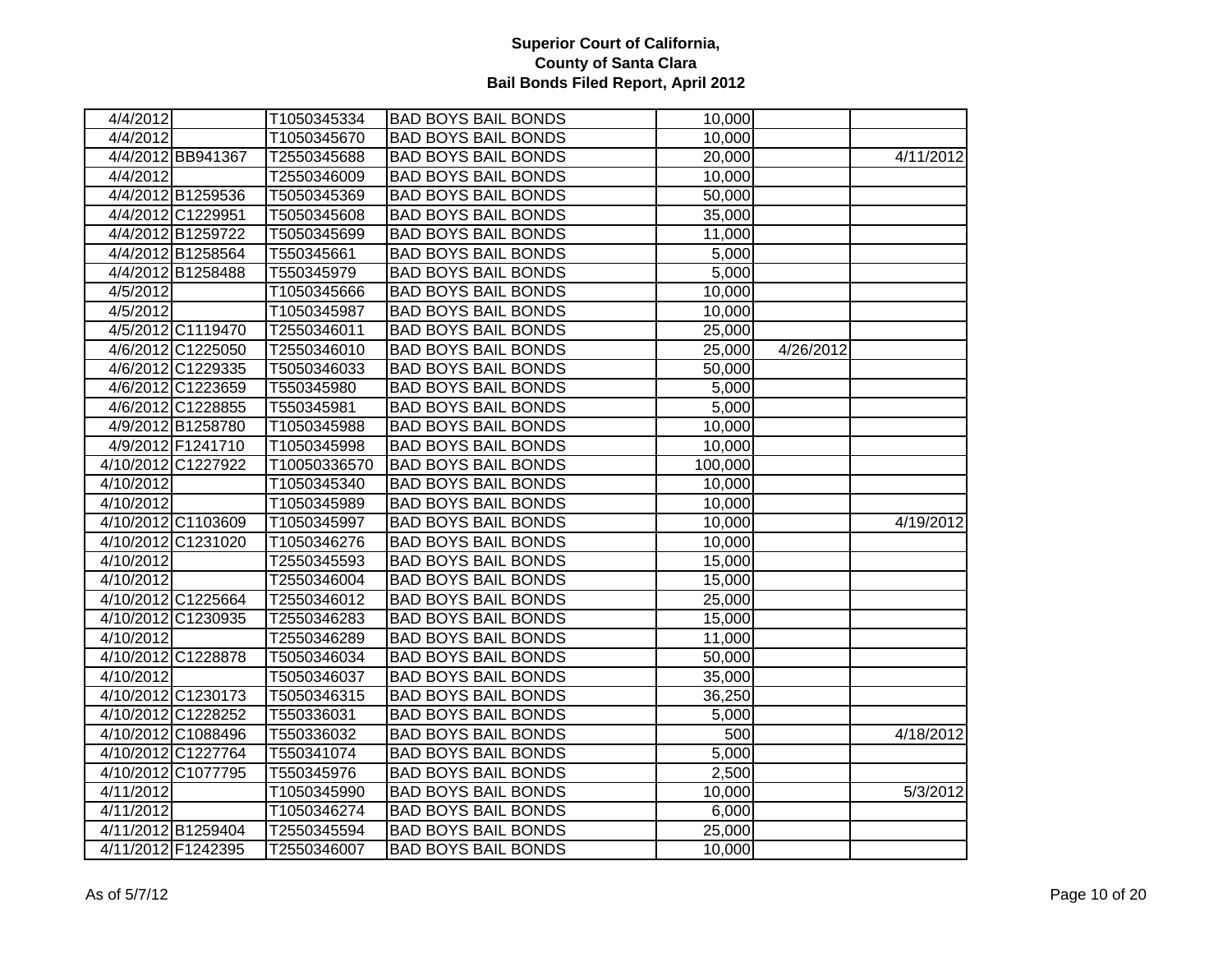| 4/11/2012 C1108850 | T2550346286  | <b>BAD BOYS BAIL BONDS</b> | 20,000  | 4/12/2012 |
|--------------------|--------------|----------------------------|---------|-----------|
| 4/11/2012 B1259224 | T5050346035  | <b>BAD BOYS BAIL BONDS</b> | 50,000  |           |
| 4/11/2012 C1078363 | T5050346036  | <b>BAD BOYS BAIL BONDS</b> | 40,000  | 4/12/2012 |
| 4/11/2012 C1228370 | T550345977   | <b>BAD BOYS BAIL BONDS</b> | 5,000   |           |
| 4/12/2012 C1231346 | T1050345674  | <b>BAD BOYS BAIL BONDS</b> | 6,000   |           |
| 4/12/2012 C1227877 | T1050346271  | <b>BAD BOYS BAIL BONDS</b> | 10,000  |           |
| 4/12/2012          | T2550346282  | <b>BAD BOYS BAIL BONDS</b> | 20,000  |           |
| 4/12/2012 C1227824 | T2550346284  | <b>BAD BOYS BAIL BONDS</b> | 15,000  |           |
| 4/13/2012 B1259532 | T2550346003  | <b>BAD BOYS BAIL BONDS</b> | 25,000  |           |
| 4/13/2012 C1110051 | T550346258   | <b>BAD BOYS BAIL BONDS</b> | 5,000   |           |
| 4/16/2012          | T10050346185 | <b>BAD BOYS BAIL BONDS</b> | 50,000  |           |
| 4/16/2012 BB304950 | T1050346273  | <b>BAD BOYS BAIL BONDS</b> | 5,000   |           |
| 4/16/2012 C1230120 | T2550345591  | <b>BAD BOYS BAIL BONDS</b> | 20,000  |           |
| 4/16/2012 C1119004 | T2550345592  | <b>BAD BOYS BAIL BONDS</b> | 25,000  |           |
| 4/16/2012          | T2550346285  | <b>BAD BOYS BAIL BONDS</b> | 20,000  |           |
| 4/16/2012 B1259238 | T2550346290  | <b>BAD BOYS BAIL BONDS</b> | 25,000  |           |
| 4/16/2012 C1229145 | T5050346553  | <b>BAD BOYS BAIL BONDS</b> | 50,000  |           |
| 4/16/2012          | T550346256   | <b>BAD BOYS BAIL BONDS</b> | 5,000   |           |
| 4/16/2012 B1259279 | T550346259   | <b>BAD BOYS BAIL BONDS</b> | 5,000   |           |
| 4/16/2012          | T550346489   | <b>BAD BOYS BAIL BONDS</b> | 5,000   |           |
| 4/16/2012 C1096299 | T550346490   | <b>BAD BOYS BAIL BONDS</b> | 5,000   |           |
| 4/16/2012 C1229132 | T550346491   | <b>BAD BOYS BAIL BONDS</b> | 5,000   |           |
| 4/16/2012          | T550346492   | <b>BAD BOYS BAIL BONDS</b> | 5,000   |           |
| 4/17/2012          | T1050324578  | <b>BAD BOYS BAIL BONDS</b> | 10,000  |           |
| 4/17/2012 C1230807 | T1050341089  | <b>BAD BOYS BAIL BONDS</b> | 10,000  |           |
| 4/17/2012          | T1050345061  | <b>BAD BOYS BAIL BONDS</b> | 5,000   |           |
| 4/17/2012 C1227868 | T1050346275  | <b>BAD BOYS BAIL BONDS</b> | 7,500   |           |
| 4/17/2012 C1228334 | T2550345347  | <b>BAD BOYS BAIL BONDS</b> | 20,000  |           |
| 4/18/2012          | T1050341087  | <b>BAD BOYS BAIL BONDS</b> | 10,000  |           |
| 4/18/2012 BB408575 | T1050345992  | <b>BAD BOYS BAIL BONDS</b> | 10,000  |           |
| 4/18/2012 C1109877 | T2550336356  | <b>BAD BOYS BAIL BONDS</b> | 20,000  |           |
| 4/18/2012          | T2550346528  | <b>BAD BOYS BAIL BONDS</b> | 20,000  |           |
| 4/18/2012 B1259808 | T2550346546  | <b>BAD BOYS BAIL BONDS</b> | 11,000  |           |
| 4/18/2012 BB513945 | T5050346313  | <b>BAD BOYS BAIL BONDS</b> | 50,000  |           |
| 4/18/2012 C1228540 | T5050350631  | <b>BAD BOYS BAIL BONDS</b> | 50,000  |           |
| 4/19/2012 C1229602 | T10050346324 | <b>BAD BOYS BAIL BONDS</b> | 100,000 |           |
| 4/19/2012 C1228534 | T2550345348  | <b>BAD BOYS BAIL BONDS</b> | 20,000  |           |
| 4/19/2012 CC930869 | T2550345349  | <b>BAD BOYS BAIL BONDS</b> | 25,000  |           |
| 4/19/2012 C1103099 | T2550346527  | <b>BAD BOYS BAIL BONDS</b> | 20,000  |           |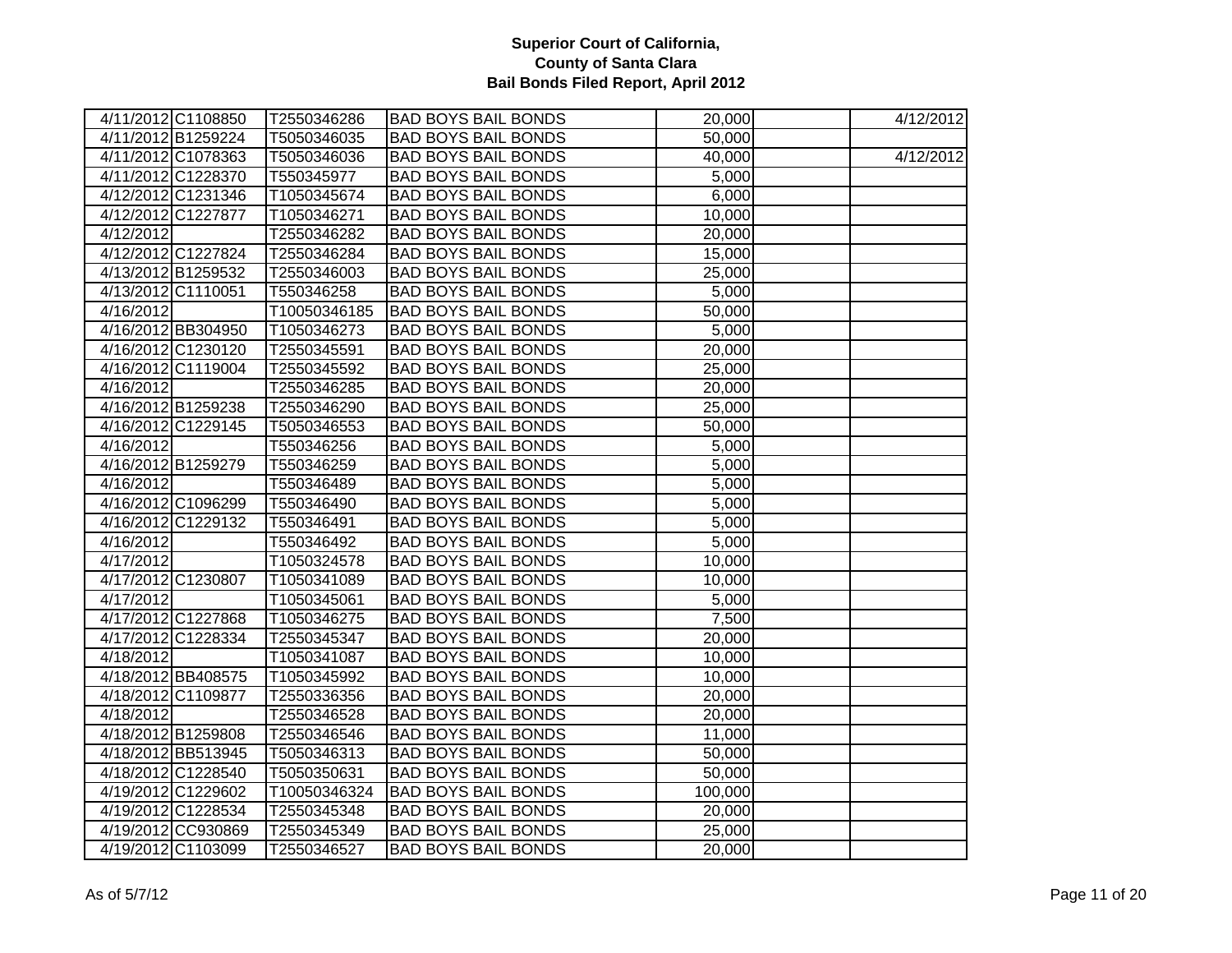| 4/19/2012 C1093296 | T550346493   | <b>BAD BOYS BAIL BONDS</b> | 5,000   |           |
|--------------------|--------------|----------------------------|---------|-----------|
| 4/20/2012 C1224876 | T10050346580 | <b>BAD BOYS BAIL BONDS</b> | 100,000 |           |
| 4/20/2012 C1088597 | T1050346507  | <b>BAD BOYS BAIL BONDS</b> | 10,000  |           |
| 4/20/2012 B1258598 | T5050346554  | <b>BAD BOYS BAIL BONDS</b> | 45,000  |           |
| 4/20/2012 C1230348 | T5050350632  | <b>BAD BOYS BAIL BONDS</b> | 30,000  |           |
| 4/20/2012 B1259101 | T550346257   | <b>BAD BOYS BAIL BONDS</b> | 5,000   |           |
| 4/20/2012 C1226938 | T550346263   | <b>BAD BOYS BAIL BONDS</b> | 2,500   |           |
| 4/20/2012 C1227132 | T550346264   | <b>BAD BOYS BAIL BONDS</b> | 3,000   |           |
| 4/20/2012 B1258147 | T550346269   | <b>BAD BOYS BAIL BONDS</b> | 1,000   |           |
| 4/23/2012 C1229359 | T2550350835  | <b>BAD BOYS BAIL BONDS</b> | 25,000  |           |
| 4/23/2012          | T5050350633  | <b>BAD BOYS BAIL BONDS</b> | 25,000  |           |
| 4/23/2012          | T7550350863  | <b>BAD BOYS BAIL BONDS</b> | 25,000  |           |
| 4/24/2012          | T1050346509  | <b>BAD BOYS BAIL BONDS</b> | 10,000  |           |
| 4/24/2012          | T1050350596  | <b>BAD BOYS BAIL BONDS</b> | 10,000  |           |
| 4/24/2012          | T2550350613  | <b>BAD BOYS BAIL BONDS</b> | 11,000  |           |
| 4/24/2012          | T2550350614  | <b>BAD BOYS BAIL BONDS</b> | 15,000  |           |
| 4/24/2012 C1231197 | T50050346586 | <b>BAD BOYS BAIL BONDS</b> | 200,000 |           |
| 4/24/2012 C1072792 | T550350801   | <b>BAD BOYS BAIL BONDS</b> | 5,000   |           |
| 4/25/2012          | T1050346510  | <b>BAD BOYS BAIL BONDS</b> | 5,000   |           |
| 4/25/2012 C1199286 | T1050350594  | <b>BAD BOYS BAIL BONDS</b> | 7,500   | 4/25/2012 |
| 4/25/2012          | T2550350607  | <b>BAD BOYS BAIL BONDS</b> | 10,000  |           |
| 4/25/2012          | T2550350829  | <b>BAD BOYS BAIL BONDS</b> | 25,000  |           |
| 4/25/2012 B1259491 | T5050350850  | <b>BAD BOYS BAIL BONDS</b> | 30,000  |           |
| 4/25/2012          | T550350802   | <b>BAD BOYS BAIL BONDS</b> | 5,000   |           |
| 4/26/2012          | T5050350849  | <b>BAD BOYS BAIL BONDS</b> | 46,000  |           |
| 4/26/2012 F1242202 | T550350804   | <b>BAD BOYS BAIL BONDS</b> | 5,000   |           |
| 4/27/2012 C1119034 | T1050350593  | <b>BAD BOYS BAIL BONDS</b> | 10,000  |           |
| 4/27/2012 C1121914 | T2550335760  | <b>BAD BOYS BAIL BONDS</b> | 25,000  |           |
| 4/27/2012 C1229704 | T2550350608  | <b>BAD BOYS BAIL BONDS</b> | 15,000  |           |
| 4/27/2012          | T2550350609  | <b>BAD BOYS BAIL BONDS</b> | 11,000  |           |
| 4/27/2012          | T5050351234  | <b>BAD BOYS BAIL BONDS</b> | 35,000  |           |
| 4/27/2012 C1106358 | T7550351111  | <b>BAD BOYS BAIL BONDS</b> | 75,000  |           |
| 4/30/2012 C1229602 | T10050346323 | <b>BAD BOYS BAIL BONDS</b> | 100,000 |           |
| 4/30/2012 C1227686 | T10050346581 | <b>BAD BOYS BAIL BONDS</b> | 100,000 |           |
| 4/30/2012          | T1050350591  | <b>BAD BOYS BAIL BONDS</b> | 10,000  |           |
| 4/30/2012 B1258988 | T1050350592  | <b>BAD BOYS BAIL BONDS</b> | 10,000  | 4/30/2012 |
| 4/30/2012          | T1050350818  | <b>BAD BOYS BAIL BONDS</b> | 10,000  |           |
| 4/30/2012          | T1050351054  | <b>BAD BOYS BAIL BONDS</b> | 10,000  |           |
| 4/30/2012          | T2550351065  | <b>BAD BOYS BAIL BONDS</b> | 25,000  |           |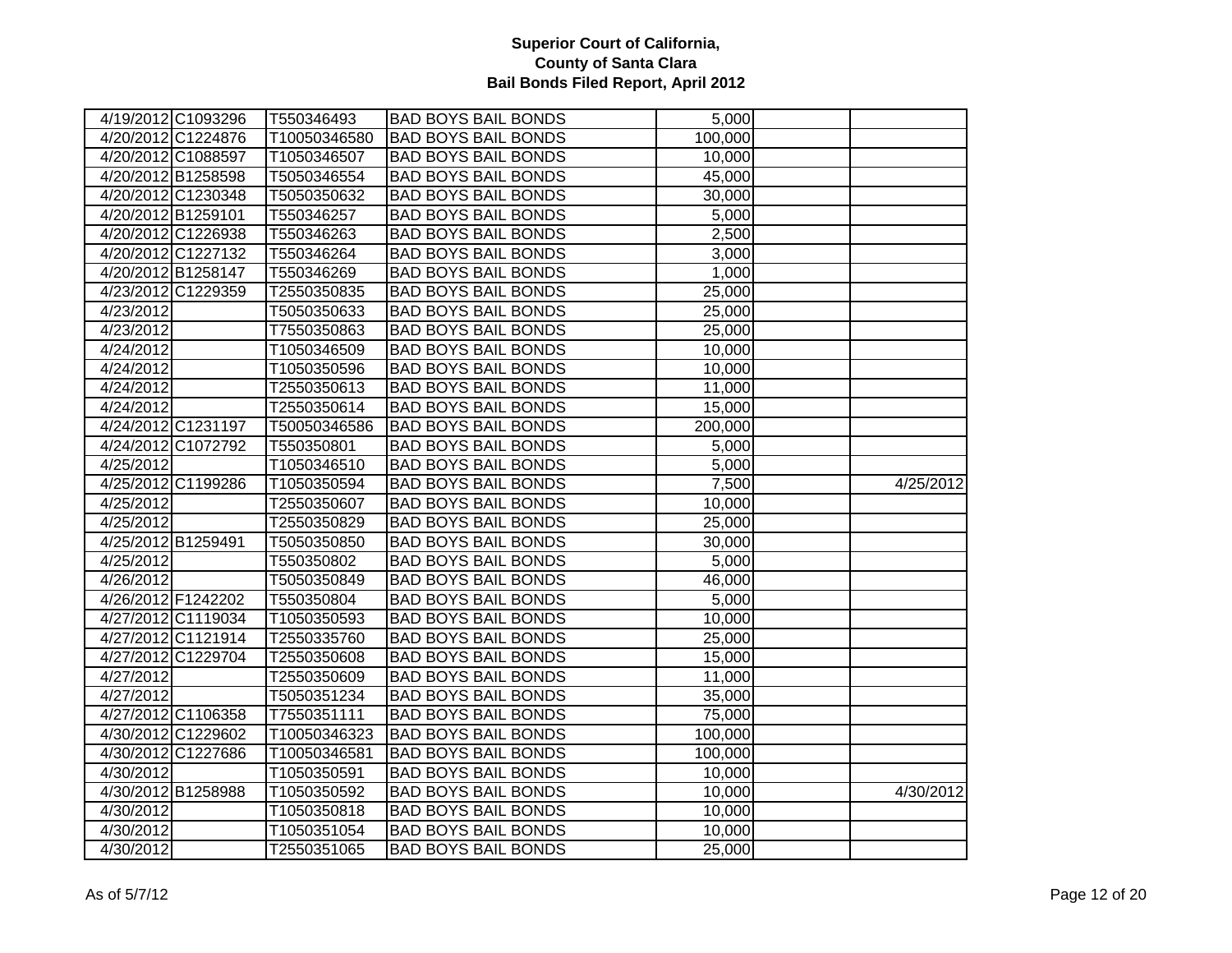| 4/30/2012 |                    | T2550351067  | <b>BAD BOYS BAIL BONDS</b>     | 25,000  |           |           |
|-----------|--------------------|--------------|--------------------------------|---------|-----------|-----------|
| 4/30/2012 |                    | T2550351068  | <b>BAD BOYS BAIL BONDS</b>     | 15,000  |           |           |
| 4/30/2012 |                    | T2550351359  | <b>BAD BOYS BAIL BONDS</b>     | 25,000  |           |           |
| 4/30/2012 |                    | T5050351229  | <b>BAD BOYS BAIL BONDS</b>     | 35,000  |           |           |
|           | 4/30/2012 C1227410 | T550350800   | <b>BAD BOYS BAIL BONDS</b>     | 5,000   |           |           |
|           | 4/30/2012 C1226433 | T550350803   | <b>BAD BOYS BAIL BONDS</b>     | 5,000   |           |           |
|           | 4/2/2012 CC772664  | FCS25925866  | <b>BAIL HOTLINE BAIL BONDS</b> | 25,000  |           |           |
|           | 4/2/2012 C1224299  | FCS50911656  | <b>BAIL HOTLINE BAIL BONDS</b> | 50,000  |           |           |
|           | 4/2/2012 C1079411  | FCS50911659  | <b>BAIL HOTLINE BAIL BONDS</b> | 40,000  |           |           |
| 4/3/2012  |                    | FCS50892332  | <b>BAIL HOTLINE BAIL BONDS</b> | 40,000  |           | 4/30/2012 |
|           | 4/3/2012 C1229621  | FCS50911655  | <b>BAIL HOTLINE BAIL BONDS</b> | 50,000  |           | 4/24/2012 |
|           | 4/4/2012 B1259537  | FCS100880170 | <b>BAIL HOTLINE BAIL BONDS</b> | 100,000 |           |           |
| 4/4/2012  |                    | FCS10940796  | <b>BAIL HOTLINE BAIL BONDS</b> | 10,000  |           |           |
|           | 4/4/2012 F1035407  | FCS10940797  | <b>BAIL HOTLINE BAIL BONDS</b> | 7,500   |           |           |
|           | 4/5/2012 C1228780  | FCS100911193 | <b>BAIL HOTLINE BAIL BONDS</b> | 100,000 |           |           |
|           | 4/5/2012 C1114571  | FCS25939326  | <b>BAIL HOTLINE BAIL BONDS</b> | 25,000  |           |           |
|           | 4/6/2012 C1198365  | FCS10934956  | <b>BAIL HOTLINE BAIL BONDS</b> | 10,000  |           |           |
|           | 4/6/2012 C1225976  | FCS10939169  | <b>BAIL HOTLINE BAIL BONDS</b> | 10,000  |           | 4/27/2012 |
| 4/6/2012  |                    | FCS10940949  | <b>BAIL HOTLINE BAIL BONDS</b> | 10,000  |           |           |
|           | 4/6/2012 C1225554  | FCS25935084  | <b>BAIL HOTLINE BAIL BONDS</b> | 25,000  |           |           |
|           | 4/9/2012 B1259041  | FCS100911194 | <b>BAIL HOTLINE BAIL BONDS</b> | 50,000  |           |           |
|           | 4/10/2012 C1229668 | FCS10939172  | <b>BAIL HOTLINE BAIL BONDS</b> | 10,000  |           | 4/20/2012 |
| 4/10/2012 |                    | FCS10939173  | <b>BAIL HOTLINE BAIL BONDS</b> | 10,000  |           |           |
|           | 4/10/2012 C1076418 | FCS10940794  | <b>BAIL HOTLINE BAIL BONDS</b> | 1,000   |           |           |
|           | 4/10/2012 C1067362 | FCS10940795  | <b>BAIL HOTLINE BAIL BONDS</b> | 10,000  |           |           |
| 4/10/2012 |                    | FCS10940951  | <b>BAIL HOTLINE BAIL BONDS</b> | 1,000   |           |           |
|           | 4/10/2012 C1090693 | FCS10940952  | <b>BAIL HOTLINE BAIL BONDS</b> | 5,000   |           |           |
|           | 4/10/2012 C1231266 | FCS25925978  | <b>BAIL HOTLINE BAIL BONDS</b> | 11,000  |           |           |
| 4/10/2012 |                    | FCS25935088  | <b>BAIL HOTLINE BAIL BONDS</b> | 15,000  |           |           |
|           | 4/10/2012 C1230358 | FCS25935163  | <b>BAIL HOTLINE BAIL BONDS</b> | 20,000  |           |           |
|           | 4/10/2012 C1225830 | FCS50897703  | <b>BAIL HOTLINE BAIL BONDS</b> | 25,000  | 4/16/2012 |           |
| 4/10/2012 |                    | FCS50911657  | <b>BAIL HOTLINE BAIL BONDS</b> | 10,000  |           |           |
|           | 4/12/2012 C1102088 | FCS10940764  | <b>BAIL HOTLINE BAIL BONDS</b> | 5,000   |           |           |
|           | 4/12/2012 C1227552 | FCS50913485  | <b>BAIL HOTLINE BAIL BONDS</b> | 30,000  |           |           |
| 4/16/2012 |                    | FC10940612   | <b>BAIL HOTLINE BAIL BONDS</b> | 10,000  |           |           |
| 4/16/2012 |                    | FCS10940610  | <b>BAIL HOTLINE BAIL BONDS</b> | 10,000  |           |           |
|           | 4/16/2012 C1229443 | FCS10940953  | <b>BAIL HOTLINE BAIL BONDS</b> | 10,000  |           | 5/1/2012  |
|           | 4/16/2012 C1120746 | FCS25935086  | <b>BAIL HOTLINE BAIL BONDS</b> | 15,000  |           |           |
| 4/16/2012 |                    | FCS25939329  | <b>BAIL HOTLINE BAIL BONDS</b> | 12,000  |           |           |
|           |                    |              |                                |         |           |           |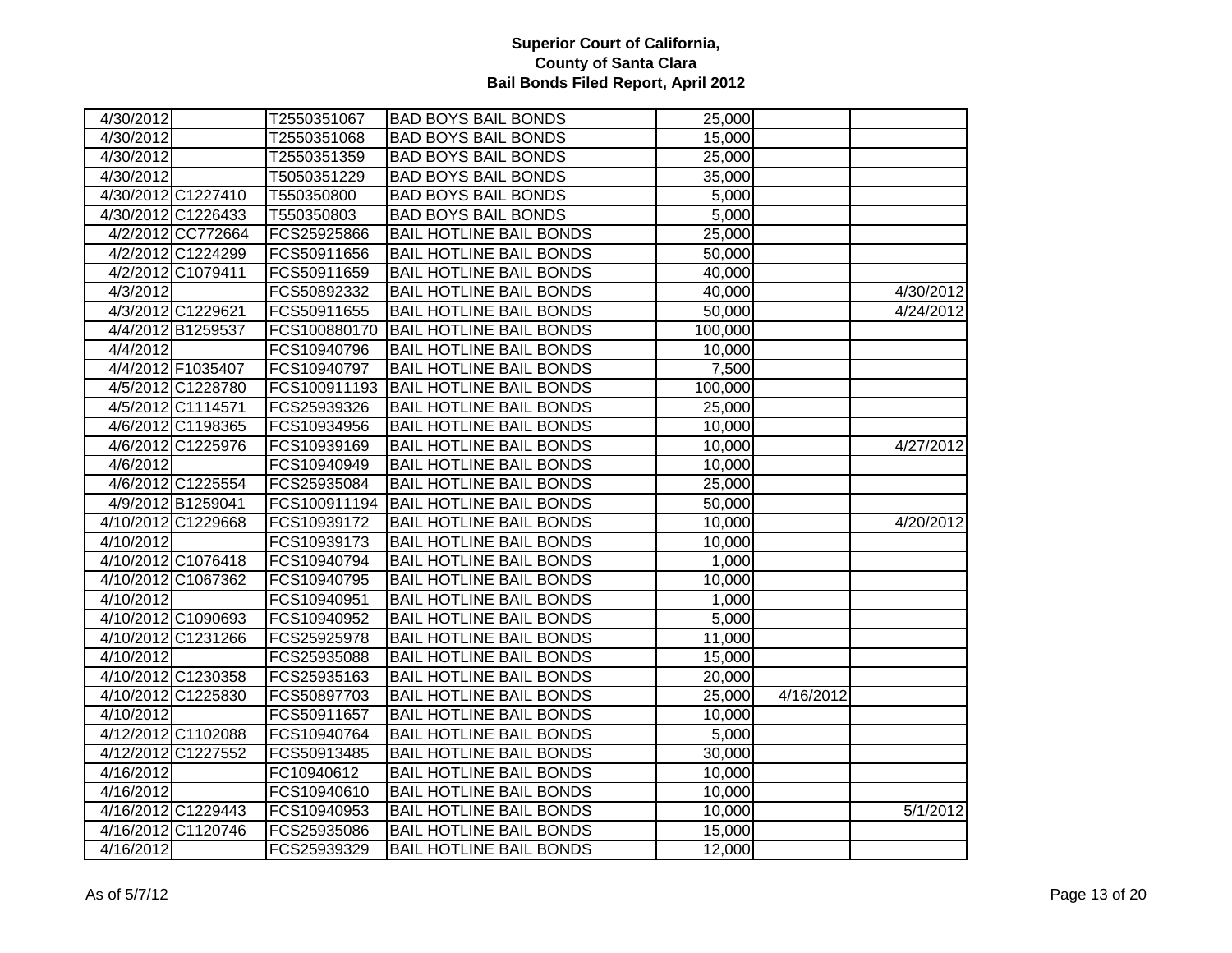| 4/16/2012          |                    | FCS50894674  | <b>BAIL HOTLINE BAIL BONDS</b> | 50,000  |           |
|--------------------|--------------------|--------------|--------------------------------|---------|-----------|
|                    | 4/16/2012 C1115830 | FCS50913490  | <b>BAIL HOTLINE BAIL BONDS</b> | 50,000  |           |
| 4/17/2012          |                    | FCS10939171  | <b>BAIL HOTLINE BAIL BONDS</b> | 5,000   |           |
| 4/17/2012 F1241811 |                    | FCS10940613  | <b>BAIL HOTLINE BAIL BONDS</b> | 5,000   |           |
|                    | 4/17/2012 C1117739 | FCS10940790  | <b>BAIL HOTLINE BAIL BONDS</b> | 10,000  |           |
|                    | 4/17/2012 C1119020 | FCS10940950  | <b>BAIL HOTLINE BAIL BONDS</b> | 10,000  |           |
| 4/17/2012          |                    | FCS10940992  | <b>BAIL HOTLINE BAIL BONDS</b> | 10,000  |           |
|                    | 4/17/2012 F1241976 | FCS25935160  | <b>BAIL HOTLINE BAIL BONDS</b> | 25,000  |           |
|                    | 4/17/2012 F1242800 | FCS25939328  | <b>BAIL HOTLINE BAIL BONDS</b> | 20,000  |           |
|                    | 4/17/2012 C1228544 | FCS25942322  | <b>BAIL HOTLINE BAIL BONDS</b> | 20,000  |           |
|                    | 4/17/2012 F1242391 | FCS50913483  | <b>BAIL HOTLINE BAIL BONDS</b> | 26,000  |           |
|                    | 4/19/2012 C1225592 | FCS10940611  | <b>BAIL HOTLINE BAIL BONDS</b> | 5,000   |           |
| 4/19/2012          |                    | FCS10941216  | <b>BAIL HOTLINE BAIL BONDS</b> | 10,000  |           |
| 4/20/2012 B1259551 |                    | FCS10941217  | <b>BAIL HOTLINE BAIL BONDS</b> | 5,000   |           |
| 4/23/2012          |                    | FCS10941469  | <b>BAIL HOTLINE BAIL BONDS</b> | 2,000   |           |
| 4/23/2012          |                    | FCS25939330  | <b>BAIL HOTLINE BAIL BONDS</b> | 7,000   |           |
| 4/23/2012          |                    | FCS25942323  | <b>BAIL HOTLINE BAIL BONDS</b> | 11,000  |           |
| 4/23/2012          |                    | FCS25942326  | <b>BAIL HOTLINE BAIL BONDS</b> | 11,000  |           |
|                    | 4/24/2012 C1226714 | FCS10932942  | <b>BAIL HOTLINE BAIL BONDS</b> | 150,000 |           |
|                    | 4/24/2012 C1227080 | FCS10941214  | <b>BAIL HOTLINE BAIL BONDS</b> | 10,000  |           |
|                    | 4/24/2012 C1227131 | FCS10941468  | <b>BAIL HOTLINE BAIL BONDS</b> | 5,000   |           |
|                    | 4/24/2012 C1115971 | FCS25942324  | <b>BAIL HOTLINE BAIL BONDS</b> | 20,000  |           |
| 4/24/2012          |                    | FCS25942327  | <b>BAIL HOTLINE BAIL BONDS</b> | 25,000  |           |
|                    | 4/24/2012 B1259638 | FCS25942330  | <b>BAIL HOTLINE BAIL BONDS</b> | 20,000  | 4/24/2012 |
|                    | 4/25/2012 CC805224 | FCS100880171 | <b>BAIL HOTLINE BAIL BONDS</b> | 100,000 |           |
|                    | 4/25/2012 B1157491 | FCS10941218  | <b>BAIL HOTLINE BAIL BONDS</b> | 2,000   |           |
| 4/25/2012          |                    | FCS10941221  | <b>BAIL HOTLINE BAIL BONDS</b> | 10,000  |           |
| 4/25/2012          |                    | FCS10941465  | <b>BAIL HOTLINE BAIL BONDS</b> | 10,000  |           |
|                    | 4/25/2012 B1259553 | FCS10941466  | <b>BAIL HOTLINE BAIL BONDS</b> | 10,000  |           |
|                    | 4/25/2012 C1230176 | FCS150932943 | <b>BAIL HOTLINE BAIL BONDS</b> | 149,000 |           |
|                    | 4/25/2012 C1231075 | FCS25942328  | <b>BAIL HOTLINE BAIL BONDS</b> | 20,000  |           |
| 4/26/2012          |                    | FCS10941222  | <b>BAIL HOTLINE BAIL BONDS</b> | 10,000  |           |
| 4/26/2012          |                    | FCS10941223  | <b>BAIL HOTLINE BAIL BONDS</b> | 10,000  |           |
|                    | 4/27/2012 C1223539 | FCS10941664  | <b>BAIL HOTLINE BAIL BONDS</b> | 3,000   |           |
|                    | 4/27/2012 C1224816 | FCS25935164  | <b>BAIL HOTLINE BAIL BONDS</b> | 20,000  |           |
|                    | 4/27/2012 C1230352 | FCS25942329  | <b>BAIL HOTLINE BAIL BONDS</b> | 15,000  |           |
| 4/30/2012          |                    | FCS100909626 | <b>BAIL HOTLINE BAIL BONDS</b> | 75,000  |           |
|                    | 4/30/2012 C1107177 | FCS10941447  | <b>BAIL HOTLINE BAIL BONDS</b> | 10,000  |           |
| 4/30/2012          |                    | FCS10941666  | <b>BAIL HOTLINE BAIL BONDS</b> | 5,000   |           |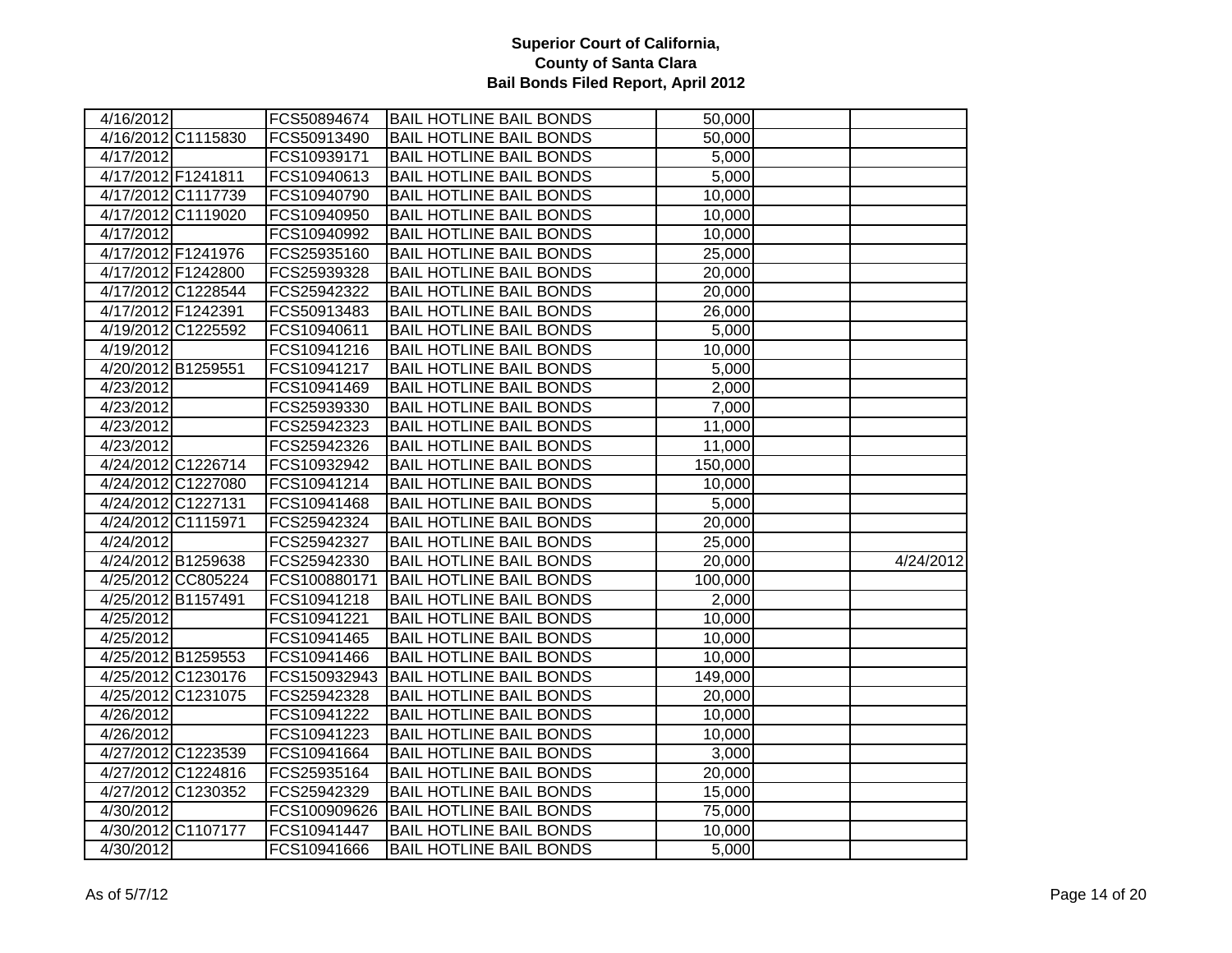| 4/30/2012 C1113426<br>FCS10941669<br><b>BAIL HOTLINE BAIL BONDS</b><br>5,000<br>4/30/2012<br>FCS10941670<br><b>BAIL HOTLINE BAIL BONDS</b><br>1,000<br>4/9/2012 B1259615<br><b>BARRISH BAIL BONDS</b><br>T2550336072<br>16,000<br>4/30/2012 C1230410<br>IS15K228897<br><b>BARRISH BAIL BONDS</b><br>10,000<br>4/2/2012 CC946344<br><b>BESHEARS BAIL BONDS</b><br>A500586594<br>5,000<br>4/30/2012<br><b>BESHEARS BAIL BONDS</b><br>A5000568460<br>30,000<br>4/10/2012 C1229225<br><b>BIG LEE BAIL BONDS</b><br>S2501847430<br>11,000<br>4/10/2012 C1231043<br>5271385068 BODYGUARD BAIL BONDS<br>15,000<br>4/2/2012 C1225195<br>IS50K74147<br><b>BUFFY SPARACINO BAIL BONDS</b><br>5,000<br>4/26/2012<br>4/4/2012 B1259805<br>IS50K74145<br><b>BUFFY SPARACINO BAIL BONDS</b><br>25,000<br>4/10/2012 C1107196<br>IS30K126509<br><b>BUFFY SPARACINO BAIL BONDS</b><br>5,000<br>4/10/2012 C1228496<br>IS50K74148<br><b>BUFFY SPARACINO BAIL BONDS</b><br>10,000<br>4/16/2012 C1225791<br>IS50K74146<br><b>BUFFY SPARACINO BAIL BONDS</b><br>25,000<br>4/17/2012 C1227556<br>IS30K126510<br><b>BUFFY SPARACINO BAIL BONDS</b><br>5,000<br>4/19/2012 F1241796<br>IS30K126511<br><b>BUFFY SPARACINO BAIL BONDS</b><br>5,000<br>4/19/2012 F1242149<br>IS30K126512<br><b>BUFFY SPARACINO BAIL BONDS</b><br>3,500<br>4/24/2012 C1224385<br>IS30K126513<br><b>BUFFY SPARACINO BAIL BONDS</b><br>5,000<br><b>BUFFY SPARACINO BAIL BONDS</b><br>4/24/2012<br>IS50K74953<br>40,000<br>4/25/2012 F1242493<br>IS30K126514<br><b>BUFFY SPARACINO BAIL BONDS</b><br>5,000<br>4/27/2012 C1226377<br><b>BUFFY SPARACINO BAIL BONDS</b><br>IS100K30458<br>4,000<br>4/27/2012 C1224922<br>IS50K74954<br>BUFFY SPARACINO BAIL BONDS<br>6,000<br>4/30/2012<br>IS50K74955<br><b>BUFFY SPARACINO BAIL BONDS</b><br>10,000<br>4/3/2012 B1152914<br>2012CC006379 DISCREET BAIL BONDS<br>10,000<br>4/11/2012<br>2012CC006382 DISCREET BAIL BONDS<br>10,000<br>4/10/2012 C1110275<br>7,500<br>2012BB014330<br><b>ED MUMBERT BAIL BONDS</b><br>4/11/2012 C1227831<br><b>ED MUMBERT BAIL BONDS</b><br>2012EE001278<br>100,000<br>4/16/2012 C1230351<br>2012BB006605<br><b>ED MUMBERT BAIL BONDS</b><br>10,000<br>4/23/2012 C1230611<br>2012BB014331<br><b>ED MUMBERT BAIL BONDS</b><br>10,000<br>5801208876 EIGHT BALL BAIL BONDS<br>4/20/2012 F1241393<br>5,000<br>4/24/2012 CC943221<br>2012CC012233 FREE ME QUICK BAIL BONDS<br>25,000<br>4/26/2012<br>4/2/2012 C1227579<br>5111785827 JAKE'S BAIL BONDS<br>10,000<br>5271430377 JAKE'S BAIL BONDS<br>4/6/2012 C1227690<br>20,000<br>5111790564 JAKE'S BAIL BONDS<br>4/9/2012<br>10,000<br>4/24/2012<br>5271384553 JAKE'S BAIL BONDS<br>16,000<br>4/6/2012 C1116464<br>5801113556 JOHN DAVIS BAIL BONDS<br>5,000<br>4/24/2012<br>AUL2082611<br><b>KEITH CARTER BAIL BONDS</b><br>50,000<br>4/12/2012 C1225153<br>S1001740861<br><b>KELLY'S BAIL BONDS</b><br>5,000<br>4/4/2012 BB409496<br>52501774682 LATINO BAIL BONDS<br>15,000 | 4/30/2012 | FCS10941667 | <b>BAIL HOTLINE BAIL BONDS</b> | 5,000 |          |
|---------------------------------------------------------------------------------------------------------------------------------------------------------------------------------------------------------------------------------------------------------------------------------------------------------------------------------------------------------------------------------------------------------------------------------------------------------------------------------------------------------------------------------------------------------------------------------------------------------------------------------------------------------------------------------------------------------------------------------------------------------------------------------------------------------------------------------------------------------------------------------------------------------------------------------------------------------------------------------------------------------------------------------------------------------------------------------------------------------------------------------------------------------------------------------------------------------------------------------------------------------------------------------------------------------------------------------------------------------------------------------------------------------------------------------------------------------------------------------------------------------------------------------------------------------------------------------------------------------------------------------------------------------------------------------------------------------------------------------------------------------------------------------------------------------------------------------------------------------------------------------------------------------------------------------------------------------------------------------------------------------------------------------------------------------------------------------------------------------------------------------------------------------------------------------------------------------------------------------------------------------------------------------------------------------------------------------------------------------------------------------------------------------------------------------------------------------------------------------------------------------------------------------------------------------------------------------------------------------------------------------------------------------------------------------------------------------------------------------------------------------------------------------------------------------------------------------------------------------------------------------------------------------------------------------------------------------|-----------|-------------|--------------------------------|-------|----------|
|                                                                                                                                                                                                                                                                                                                                                                                                                                                                                                                                                                                                                                                                                                                                                                                                                                                                                                                                                                                                                                                                                                                                                                                                                                                                                                                                                                                                                                                                                                                                                                                                                                                                                                                                                                                                                                                                                                                                                                                                                                                                                                                                                                                                                                                                                                                                                                                                                                                                                                                                                                                                                                                                                                                                                                                                                                                                                                                                                         |           |             |                                |       |          |
|                                                                                                                                                                                                                                                                                                                                                                                                                                                                                                                                                                                                                                                                                                                                                                                                                                                                                                                                                                                                                                                                                                                                                                                                                                                                                                                                                                                                                                                                                                                                                                                                                                                                                                                                                                                                                                                                                                                                                                                                                                                                                                                                                                                                                                                                                                                                                                                                                                                                                                                                                                                                                                                                                                                                                                                                                                                                                                                                                         |           |             |                                |       |          |
|                                                                                                                                                                                                                                                                                                                                                                                                                                                                                                                                                                                                                                                                                                                                                                                                                                                                                                                                                                                                                                                                                                                                                                                                                                                                                                                                                                                                                                                                                                                                                                                                                                                                                                                                                                                                                                                                                                                                                                                                                                                                                                                                                                                                                                                                                                                                                                                                                                                                                                                                                                                                                                                                                                                                                                                                                                                                                                                                                         |           |             |                                |       | 5/1/2012 |
|                                                                                                                                                                                                                                                                                                                                                                                                                                                                                                                                                                                                                                                                                                                                                                                                                                                                                                                                                                                                                                                                                                                                                                                                                                                                                                                                                                                                                                                                                                                                                                                                                                                                                                                                                                                                                                                                                                                                                                                                                                                                                                                                                                                                                                                                                                                                                                                                                                                                                                                                                                                                                                                                                                                                                                                                                                                                                                                                                         |           |             |                                |       |          |
|                                                                                                                                                                                                                                                                                                                                                                                                                                                                                                                                                                                                                                                                                                                                                                                                                                                                                                                                                                                                                                                                                                                                                                                                                                                                                                                                                                                                                                                                                                                                                                                                                                                                                                                                                                                                                                                                                                                                                                                                                                                                                                                                                                                                                                                                                                                                                                                                                                                                                                                                                                                                                                                                                                                                                                                                                                                                                                                                                         |           |             |                                |       |          |
|                                                                                                                                                                                                                                                                                                                                                                                                                                                                                                                                                                                                                                                                                                                                                                                                                                                                                                                                                                                                                                                                                                                                                                                                                                                                                                                                                                                                                                                                                                                                                                                                                                                                                                                                                                                                                                                                                                                                                                                                                                                                                                                                                                                                                                                                                                                                                                                                                                                                                                                                                                                                                                                                                                                                                                                                                                                                                                                                                         |           |             |                                |       |          |
|                                                                                                                                                                                                                                                                                                                                                                                                                                                                                                                                                                                                                                                                                                                                                                                                                                                                                                                                                                                                                                                                                                                                                                                                                                                                                                                                                                                                                                                                                                                                                                                                                                                                                                                                                                                                                                                                                                                                                                                                                                                                                                                                                                                                                                                                                                                                                                                                                                                                                                                                                                                                                                                                                                                                                                                                                                                                                                                                                         |           |             |                                |       |          |
|                                                                                                                                                                                                                                                                                                                                                                                                                                                                                                                                                                                                                                                                                                                                                                                                                                                                                                                                                                                                                                                                                                                                                                                                                                                                                                                                                                                                                                                                                                                                                                                                                                                                                                                                                                                                                                                                                                                                                                                                                                                                                                                                                                                                                                                                                                                                                                                                                                                                                                                                                                                                                                                                                                                                                                                                                                                                                                                                                         |           |             |                                |       |          |
|                                                                                                                                                                                                                                                                                                                                                                                                                                                                                                                                                                                                                                                                                                                                                                                                                                                                                                                                                                                                                                                                                                                                                                                                                                                                                                                                                                                                                                                                                                                                                                                                                                                                                                                                                                                                                                                                                                                                                                                                                                                                                                                                                                                                                                                                                                                                                                                                                                                                                                                                                                                                                                                                                                                                                                                                                                                                                                                                                         |           |             |                                |       |          |
|                                                                                                                                                                                                                                                                                                                                                                                                                                                                                                                                                                                                                                                                                                                                                                                                                                                                                                                                                                                                                                                                                                                                                                                                                                                                                                                                                                                                                                                                                                                                                                                                                                                                                                                                                                                                                                                                                                                                                                                                                                                                                                                                                                                                                                                                                                                                                                                                                                                                                                                                                                                                                                                                                                                                                                                                                                                                                                                                                         |           |             |                                |       |          |
|                                                                                                                                                                                                                                                                                                                                                                                                                                                                                                                                                                                                                                                                                                                                                                                                                                                                                                                                                                                                                                                                                                                                                                                                                                                                                                                                                                                                                                                                                                                                                                                                                                                                                                                                                                                                                                                                                                                                                                                                                                                                                                                                                                                                                                                                                                                                                                                                                                                                                                                                                                                                                                                                                                                                                                                                                                                                                                                                                         |           |             |                                |       |          |
|                                                                                                                                                                                                                                                                                                                                                                                                                                                                                                                                                                                                                                                                                                                                                                                                                                                                                                                                                                                                                                                                                                                                                                                                                                                                                                                                                                                                                                                                                                                                                                                                                                                                                                                                                                                                                                                                                                                                                                                                                                                                                                                                                                                                                                                                                                                                                                                                                                                                                                                                                                                                                                                                                                                                                                                                                                                                                                                                                         |           |             |                                |       |          |
|                                                                                                                                                                                                                                                                                                                                                                                                                                                                                                                                                                                                                                                                                                                                                                                                                                                                                                                                                                                                                                                                                                                                                                                                                                                                                                                                                                                                                                                                                                                                                                                                                                                                                                                                                                                                                                                                                                                                                                                                                                                                                                                                                                                                                                                                                                                                                                                                                                                                                                                                                                                                                                                                                                                                                                                                                                                                                                                                                         |           |             |                                |       |          |
|                                                                                                                                                                                                                                                                                                                                                                                                                                                                                                                                                                                                                                                                                                                                                                                                                                                                                                                                                                                                                                                                                                                                                                                                                                                                                                                                                                                                                                                                                                                                                                                                                                                                                                                                                                                                                                                                                                                                                                                                                                                                                                                                                                                                                                                                                                                                                                                                                                                                                                                                                                                                                                                                                                                                                                                                                                                                                                                                                         |           |             |                                |       |          |
|                                                                                                                                                                                                                                                                                                                                                                                                                                                                                                                                                                                                                                                                                                                                                                                                                                                                                                                                                                                                                                                                                                                                                                                                                                                                                                                                                                                                                                                                                                                                                                                                                                                                                                                                                                                                                                                                                                                                                                                                                                                                                                                                                                                                                                                                                                                                                                                                                                                                                                                                                                                                                                                                                                                                                                                                                                                                                                                                                         |           |             |                                |       |          |
|                                                                                                                                                                                                                                                                                                                                                                                                                                                                                                                                                                                                                                                                                                                                                                                                                                                                                                                                                                                                                                                                                                                                                                                                                                                                                                                                                                                                                                                                                                                                                                                                                                                                                                                                                                                                                                                                                                                                                                                                                                                                                                                                                                                                                                                                                                                                                                                                                                                                                                                                                                                                                                                                                                                                                                                                                                                                                                                                                         |           |             |                                |       |          |
|                                                                                                                                                                                                                                                                                                                                                                                                                                                                                                                                                                                                                                                                                                                                                                                                                                                                                                                                                                                                                                                                                                                                                                                                                                                                                                                                                                                                                                                                                                                                                                                                                                                                                                                                                                                                                                                                                                                                                                                                                                                                                                                                                                                                                                                                                                                                                                                                                                                                                                                                                                                                                                                                                                                                                                                                                                                                                                                                                         |           |             |                                |       |          |
|                                                                                                                                                                                                                                                                                                                                                                                                                                                                                                                                                                                                                                                                                                                                                                                                                                                                                                                                                                                                                                                                                                                                                                                                                                                                                                                                                                                                                                                                                                                                                                                                                                                                                                                                                                                                                                                                                                                                                                                                                                                                                                                                                                                                                                                                                                                                                                                                                                                                                                                                                                                                                                                                                                                                                                                                                                                                                                                                                         |           |             |                                |       |          |
|                                                                                                                                                                                                                                                                                                                                                                                                                                                                                                                                                                                                                                                                                                                                                                                                                                                                                                                                                                                                                                                                                                                                                                                                                                                                                                                                                                                                                                                                                                                                                                                                                                                                                                                                                                                                                                                                                                                                                                                                                                                                                                                                                                                                                                                                                                                                                                                                                                                                                                                                                                                                                                                                                                                                                                                                                                                                                                                                                         |           |             |                                |       |          |
|                                                                                                                                                                                                                                                                                                                                                                                                                                                                                                                                                                                                                                                                                                                                                                                                                                                                                                                                                                                                                                                                                                                                                                                                                                                                                                                                                                                                                                                                                                                                                                                                                                                                                                                                                                                                                                                                                                                                                                                                                                                                                                                                                                                                                                                                                                                                                                                                                                                                                                                                                                                                                                                                                                                                                                                                                                                                                                                                                         |           |             |                                |       |          |
|                                                                                                                                                                                                                                                                                                                                                                                                                                                                                                                                                                                                                                                                                                                                                                                                                                                                                                                                                                                                                                                                                                                                                                                                                                                                                                                                                                                                                                                                                                                                                                                                                                                                                                                                                                                                                                                                                                                                                                                                                                                                                                                                                                                                                                                                                                                                                                                                                                                                                                                                                                                                                                                                                                                                                                                                                                                                                                                                                         |           |             |                                |       |          |
|                                                                                                                                                                                                                                                                                                                                                                                                                                                                                                                                                                                                                                                                                                                                                                                                                                                                                                                                                                                                                                                                                                                                                                                                                                                                                                                                                                                                                                                                                                                                                                                                                                                                                                                                                                                                                                                                                                                                                                                                                                                                                                                                                                                                                                                                                                                                                                                                                                                                                                                                                                                                                                                                                                                                                                                                                                                                                                                                                         |           |             |                                |       |          |
|                                                                                                                                                                                                                                                                                                                                                                                                                                                                                                                                                                                                                                                                                                                                                                                                                                                                                                                                                                                                                                                                                                                                                                                                                                                                                                                                                                                                                                                                                                                                                                                                                                                                                                                                                                                                                                                                                                                                                                                                                                                                                                                                                                                                                                                                                                                                                                                                                                                                                                                                                                                                                                                                                                                                                                                                                                                                                                                                                         |           |             |                                |       |          |
|                                                                                                                                                                                                                                                                                                                                                                                                                                                                                                                                                                                                                                                                                                                                                                                                                                                                                                                                                                                                                                                                                                                                                                                                                                                                                                                                                                                                                                                                                                                                                                                                                                                                                                                                                                                                                                                                                                                                                                                                                                                                                                                                                                                                                                                                                                                                                                                                                                                                                                                                                                                                                                                                                                                                                                                                                                                                                                                                                         |           |             |                                |       |          |
|                                                                                                                                                                                                                                                                                                                                                                                                                                                                                                                                                                                                                                                                                                                                                                                                                                                                                                                                                                                                                                                                                                                                                                                                                                                                                                                                                                                                                                                                                                                                                                                                                                                                                                                                                                                                                                                                                                                                                                                                                                                                                                                                                                                                                                                                                                                                                                                                                                                                                                                                                                                                                                                                                                                                                                                                                                                                                                                                                         |           |             |                                |       |          |
|                                                                                                                                                                                                                                                                                                                                                                                                                                                                                                                                                                                                                                                                                                                                                                                                                                                                                                                                                                                                                                                                                                                                                                                                                                                                                                                                                                                                                                                                                                                                                                                                                                                                                                                                                                                                                                                                                                                                                                                                                                                                                                                                                                                                                                                                                                                                                                                                                                                                                                                                                                                                                                                                                                                                                                                                                                                                                                                                                         |           |             |                                |       |          |
|                                                                                                                                                                                                                                                                                                                                                                                                                                                                                                                                                                                                                                                                                                                                                                                                                                                                                                                                                                                                                                                                                                                                                                                                                                                                                                                                                                                                                                                                                                                                                                                                                                                                                                                                                                                                                                                                                                                                                                                                                                                                                                                                                                                                                                                                                                                                                                                                                                                                                                                                                                                                                                                                                                                                                                                                                                                                                                                                                         |           |             |                                |       |          |
|                                                                                                                                                                                                                                                                                                                                                                                                                                                                                                                                                                                                                                                                                                                                                                                                                                                                                                                                                                                                                                                                                                                                                                                                                                                                                                                                                                                                                                                                                                                                                                                                                                                                                                                                                                                                                                                                                                                                                                                                                                                                                                                                                                                                                                                                                                                                                                                                                                                                                                                                                                                                                                                                                                                                                                                                                                                                                                                                                         |           |             |                                |       |          |
|                                                                                                                                                                                                                                                                                                                                                                                                                                                                                                                                                                                                                                                                                                                                                                                                                                                                                                                                                                                                                                                                                                                                                                                                                                                                                                                                                                                                                                                                                                                                                                                                                                                                                                                                                                                                                                                                                                                                                                                                                                                                                                                                                                                                                                                                                                                                                                                                                                                                                                                                                                                                                                                                                                                                                                                                                                                                                                                                                         |           |             |                                |       |          |
|                                                                                                                                                                                                                                                                                                                                                                                                                                                                                                                                                                                                                                                                                                                                                                                                                                                                                                                                                                                                                                                                                                                                                                                                                                                                                                                                                                                                                                                                                                                                                                                                                                                                                                                                                                                                                                                                                                                                                                                                                                                                                                                                                                                                                                                                                                                                                                                                                                                                                                                                                                                                                                                                                                                                                                                                                                                                                                                                                         |           |             |                                |       |          |
|                                                                                                                                                                                                                                                                                                                                                                                                                                                                                                                                                                                                                                                                                                                                                                                                                                                                                                                                                                                                                                                                                                                                                                                                                                                                                                                                                                                                                                                                                                                                                                                                                                                                                                                                                                                                                                                                                                                                                                                                                                                                                                                                                                                                                                                                                                                                                                                                                                                                                                                                                                                                                                                                                                                                                                                                                                                                                                                                                         |           |             |                                |       |          |
|                                                                                                                                                                                                                                                                                                                                                                                                                                                                                                                                                                                                                                                                                                                                                                                                                                                                                                                                                                                                                                                                                                                                                                                                                                                                                                                                                                                                                                                                                                                                                                                                                                                                                                                                                                                                                                                                                                                                                                                                                                                                                                                                                                                                                                                                                                                                                                                                                                                                                                                                                                                                                                                                                                                                                                                                                                                                                                                                                         |           |             |                                |       |          |
|                                                                                                                                                                                                                                                                                                                                                                                                                                                                                                                                                                                                                                                                                                                                                                                                                                                                                                                                                                                                                                                                                                                                                                                                                                                                                                                                                                                                                                                                                                                                                                                                                                                                                                                                                                                                                                                                                                                                                                                                                                                                                                                                                                                                                                                                                                                                                                                                                                                                                                                                                                                                                                                                                                                                                                                                                                                                                                                                                         |           |             |                                |       |          |
|                                                                                                                                                                                                                                                                                                                                                                                                                                                                                                                                                                                                                                                                                                                                                                                                                                                                                                                                                                                                                                                                                                                                                                                                                                                                                                                                                                                                                                                                                                                                                                                                                                                                                                                                                                                                                                                                                                                                                                                                                                                                                                                                                                                                                                                                                                                                                                                                                                                                                                                                                                                                                                                                                                                                                                                                                                                                                                                                                         |           |             |                                |       |          |
|                                                                                                                                                                                                                                                                                                                                                                                                                                                                                                                                                                                                                                                                                                                                                                                                                                                                                                                                                                                                                                                                                                                                                                                                                                                                                                                                                                                                                                                                                                                                                                                                                                                                                                                                                                                                                                                                                                                                                                                                                                                                                                                                                                                                                                                                                                                                                                                                                                                                                                                                                                                                                                                                                                                                                                                                                                                                                                                                                         |           |             |                                |       |          |
|                                                                                                                                                                                                                                                                                                                                                                                                                                                                                                                                                                                                                                                                                                                                                                                                                                                                                                                                                                                                                                                                                                                                                                                                                                                                                                                                                                                                                                                                                                                                                                                                                                                                                                                                                                                                                                                                                                                                                                                                                                                                                                                                                                                                                                                                                                                                                                                                                                                                                                                                                                                                                                                                                                                                                                                                                                                                                                                                                         |           |             |                                |       |          |
|                                                                                                                                                                                                                                                                                                                                                                                                                                                                                                                                                                                                                                                                                                                                                                                                                                                                                                                                                                                                                                                                                                                                                                                                                                                                                                                                                                                                                                                                                                                                                                                                                                                                                                                                                                                                                                                                                                                                                                                                                                                                                                                                                                                                                                                                                                                                                                                                                                                                                                                                                                                                                                                                                                                                                                                                                                                                                                                                                         |           |             |                                |       |          |
|                                                                                                                                                                                                                                                                                                                                                                                                                                                                                                                                                                                                                                                                                                                                                                                                                                                                                                                                                                                                                                                                                                                                                                                                                                                                                                                                                                                                                                                                                                                                                                                                                                                                                                                                                                                                                                                                                                                                                                                                                                                                                                                                                                                                                                                                                                                                                                                                                                                                                                                                                                                                                                                                                                                                                                                                                                                                                                                                                         |           |             |                                |       |          |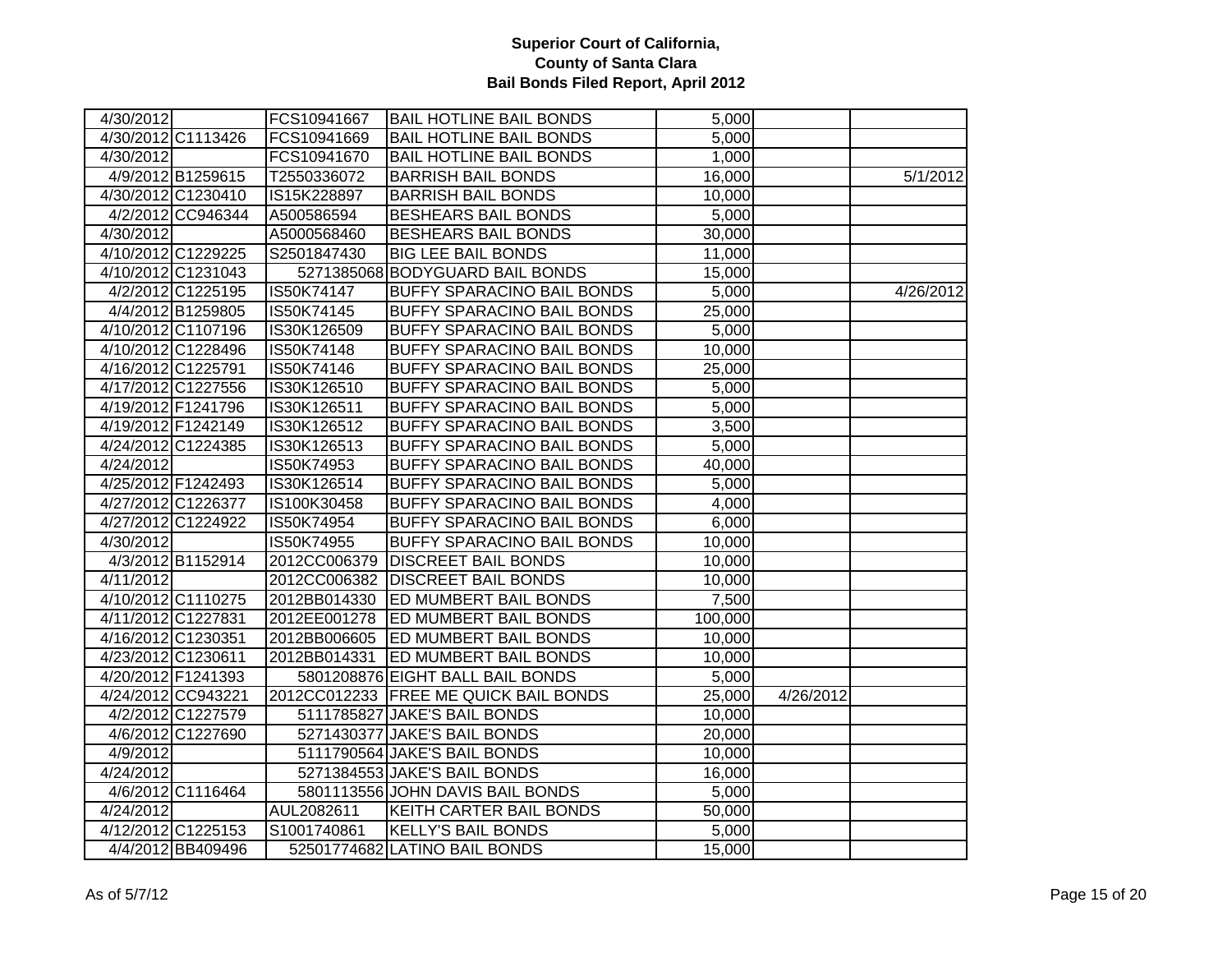|                    | 4/25/2012 B1259893 |              | S1001744904   LATINO BAIL BONDS | 10,000              |           |
|--------------------|--------------------|--------------|---------------------------------|---------------------|-----------|
|                    | 4/25/2012 B1259893 | S1001778905  | <b>LATINO BAIL BONDS</b>        | 10,000              |           |
|                    | 4/2/2012 C1103240  |              | 5271444017 LE BAIL BONDS        | 25,000              |           |
|                    | 4/4/2012 C1223451  |              | 5105266161 LE BAIL BONDS        | 100,000             |           |
|                    | 4/6/2012 C1228378  |              | 5111864023 LE BAIL BONDS        | 5,000               |           |
|                    | 4/10/2012 C1086333 |              | 5111779873 LE BAIL BONDS        | 2,000               |           |
|                    | 4/10/2012 C1079683 |              | 5111834006 LE BAIL BONDS        | 2,000               |           |
|                    | 4/10/2012 C1229102 |              | 5111864106 LE BAIL BONDS        | 6,000               |           |
|                    | 4/10/2012 C1231026 |              | 5271419631 LE BAIL BONDS        | 15,000              |           |
| 4/10/2012          |                    |              | 5550756211 LE BAIL BONDS        | 10,000              |           |
|                    | 4/10/2012 C1231194 |              | 5550782256 LE BAIL BONDS        | 30,000              |           |
|                    | 4/13/2012 C1228545 |              | 5271419628 LE BAIL BONDS        | 20,000              |           |
| 4/13/2012          |                    |              | 5550810773 LE BAIL BONDS        | 40,000              |           |
| 4/13/2012          |                    |              | 5550810786 LE BAIL BONDS        | 40,000              |           |
| 4/16/2012          |                    |              | 5111864081 LE BAIL BONDS        | 10,000              |           |
| 4/16/2012 B1259577 |                    |              | 5271444103 LE BAIL BONDS        | 25,000              |           |
| 4/17/2012          |                    |              | 5271444091 LE BAIL BONDS        | 25,000              |           |
|                    | 4/20/2012 C1095138 |              | 5111864078 LE BAIL BONDS        | 5,000               |           |
|                    | 4/23/2012 C1092779 |              | 5111773574 LE BAIL BONDS        | 5,000               |           |
|                    | 4/23/2012 C1092269 |              | 5111834041 LE BAIL BONDS        | 5,000               |           |
|                    | 4/23/2012 C1093613 |              | 5111864049 LE BAIL BONDS        | 5,000               |           |
|                    | 4/23/2012 CC814093 |              | 5111864052 LE BAIL BONDS        | 10,000              |           |
|                    | 4/27/2012 C1226964 |              | 5111773558 LE BAIL BONDS        | 5,000               |           |
|                    | 4/27/2012 C1075004 |              | 5271444020 LE BAIL BONDS        | 10,000              |           |
|                    | 4/27/2012 C1084183 |              | 5271444033 LE BAIL BONDS        | 5,000               |           |
|                    | 4/30/2012 B1259720 |              | 5111773561 LE BAIL BONDS        | 1,000               |           |
|                    | 4/30/2012 C1119239 |              | 5271371852 LE BAIL BONDS        | 5,000               |           |
|                    | 4/2/2012 C1228681  |              | LX10010005731 LUNA BAIL BONDS   | 100,000             |           |
|                    | 4/2/2012 C1227540  |              | LX1510005594 LUNA BAIL BONDS    | 10,000              |           |
| 4/3/2012           |                    |              | LX3010005636 LUNA BAIL BONDS    | $\overline{2}5,000$ | 5/1/2012  |
|                    | 4/3/2012 C1229652  |              | LX5010005670 LUNA BAIL BONDS    | 50,000              |           |
|                    | 4/3/2012 C1229949  | LX5010005671 | <b>LUNA BAIL BONDS</b>          | 40,000              |           |
| 4/4/2012           |                    |              | LX10010005729 LUNA BAIL BONDS   | 100,000             | 4/26/2012 |
|                    | 4/4/2012 B1259524  |              | LX1510005596 LUNA BAIL BONDS    | 11,000              |           |
|                    | 4/4/2012 C1231007  | LX3010005635 | <b>LUNA BAIL BONDS</b>          | 25,000              |           |
|                    | 4/4/2012 C1229653  | LX3010005641 | <b>LUNA BAIL BONDS</b>          | 25,000              |           |
|                    | 4/4/2012 B1153561  | LX5010005672 | <b>LUNA BAIL BONDS</b>          | 50,000              |           |
|                    | 4/4/2012 B1259698  | LX5010005678 | <b>LUNA BAIL BONDS</b>          | 35,250              |           |
| 4/4/2012           |                    | LX5010006271 | <b>LUNA BAIL BONDS</b>          | 50,000              | 4/30/2012 |
|                    |                    |              |                                 |                     |           |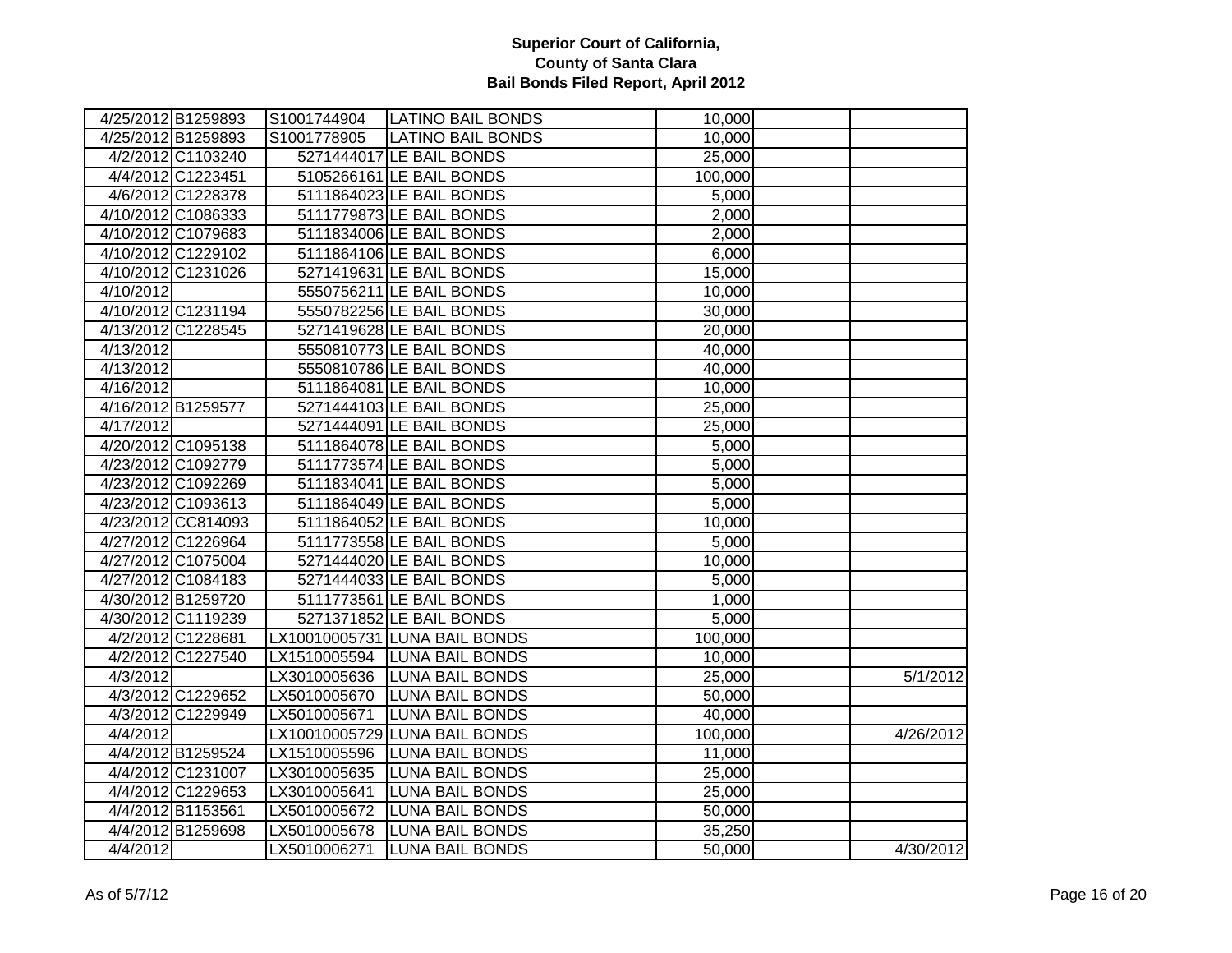|           | 4/5/2012 C1229501  |              | LX3010005631 LUNA BAIL BONDS  | 20,000  |           | 4/6/2012  |
|-----------|--------------------|--------------|-------------------------------|---------|-----------|-----------|
|           | 4/6/2012 C1229746  |              | LX3010005634 LUNA BAIL BONDS  | 25,000  |           |           |
| 4/6/2012  |                    |              | LX3010006268 LUNA BAIL BONDS  | 25,000  |           | 5/2/2012  |
|           | 4/6/2012 C1229961  | LX5010005677 | <b>LUNA BAIL BONDS</b>        | 25,000  |           | 4/25/2012 |
|           | 4/9/2012 B1259632  |              | LX3010005632 LUNA BAIL BONDS  | 25,000  |           |           |
|           | 4/9/2012 B1259641  |              | LX3010006630 LUNA BAIL BONDS  | 30,000  |           |           |
|           | 4/10/2012 C1231077 |              | LX1510005566 LUNA BAIL BONDS  | 11,000  |           |           |
| 4/10/2012 |                    |              | LX1510006628 LUNA BAIL BONDS  | 10,000  |           |           |
|           | 4/10/2012 C1230288 |              | LX1510006629 LUNA BAIL BONDS  | 15,000  |           |           |
| 4/10/2012 |                    | LX3010005623 | <b>LUNA BAIL BONDS</b>        | 25,000  |           |           |
|           | 4/10/2012 C1228505 | LX3010006631 | <b>LUNA BAIL BONDS</b>        | 25,000  |           |           |
| 4/10/2012 |                    |              | LX5010005663 LUNA BAIL BONDS  | 50,000  |           |           |
|           | 4/10/2012 C1230398 | LX5010005665 | <b>LUNA BAIL BONDS</b>        | 25,000  |           |           |
|           | 4/10/2012 C1229342 | LX5010006633 | <b>LUNA BAIL BONDS</b>        | 50,000  |           |           |
|           | 4/10/2012 C1230567 | LX5010006634 | <b>LUNA BAIL BONDS</b>        | 40,000  |           |           |
|           | 4/11/2012 F1137455 |              | LX1510005567 LUNA BAIL BONDS  | 10,000  | 4/11/2012 | 4/25/2012 |
|           | 4/11/2012 C1121530 |              | LX3010005606 LUNA BAIL BONDS  | 25,000  |           |           |
| 4/11/2012 |                    |              | LX5010005666 LUNA BAIL BONDS  | 25,000  |           |           |
|           | 4/11/2012 F1242277 |              | LX7510005719  LUNA BAIL BONDS | 20,000  |           |           |
|           | 4/12/2012 C1228260 |              | LX1510005585 LUNA BAIL BONDS  | 10,000  |           |           |
|           | 4/12/2012 C1228546 |              | LX1510005601 LUNA BAIL BONDS  | 15,000  |           |           |
| 4/12/2012 |                    |              | LX7510005716 LUNA BAIL BONDS  | 50,000  |           | 4/24/2012 |
|           | 4/13/2012 B1259171 |              | LX1510006265 LUNA BAIL BONDS  | 10,000  |           |           |
|           | 4/16/2012 C1229914 |              | LX1510006843 LUNA BAIL BONDS  | 10,000  |           |           |
|           | 4/16/2012 C1231085 |              | LX25010005733 LUNA BAIL BONDS | 125,000 |           |           |
| 4/16/2012 |                    |              | LX3010006857 LUNA BAIL BONDS  | 30,000  |           |           |
| 4/16/2012 |                    |              | LX5010006871 LUNA BAIL BONDS  | 25,000  |           |           |
|           | 4/16/2012 C1230100 |              | LX7510005714 LUNA BAIL BONDS  | 60,000  | 4/27/2012 |           |
|           | 4/17/2012 B1258719 |              | 5271449715 LUNA BAIL BONDS    | 15,000  |           | 4/17/2012 |
|           | 4/17/2012 C1228985 | LX710005546  | <b>LUNA BAIL BONDS</b>        | 2,500   |           |           |
|           | 4/18/2012 B1259834 |              | LX25010005734 LUNA BAIL BONDS | 150,000 |           |           |
| 4/18/2012 |                    |              | LX3010006856 LUNA BAIL BONDS  | 25,000  |           |           |
| 4/18/2012 |                    |              | LX3010006862 LUNA BAIL BONDS  | 25,000  |           |           |
|           | 4/19/2012 F1242089 | LX3010006860 | <b>LUNA BAIL BONDS</b>        | 20,000  |           |           |
|           | 4/19/2012 F1242089 | LX3010006861 | <b>LUNA BAIL BONDS</b>        | 20,000  |           |           |
| 4/19/2012 |                    | LX710005545  | <b>LUNA BAIL BONDS</b>        | 6,000   |           |           |
|           | 4/19/2012 F1241764 | LX710006261  | <b>LUNA BAIL BONDS</b>        | 5,000   |           |           |
| 4/20/2012 |                    |              | LX10010006885 LUNA BAIL BONDS | 87,000  |           |           |
|           | 4/20/2012 F1242376 |              | LX5010005668 LUNA BAIL BONDS  | 50,000  |           |           |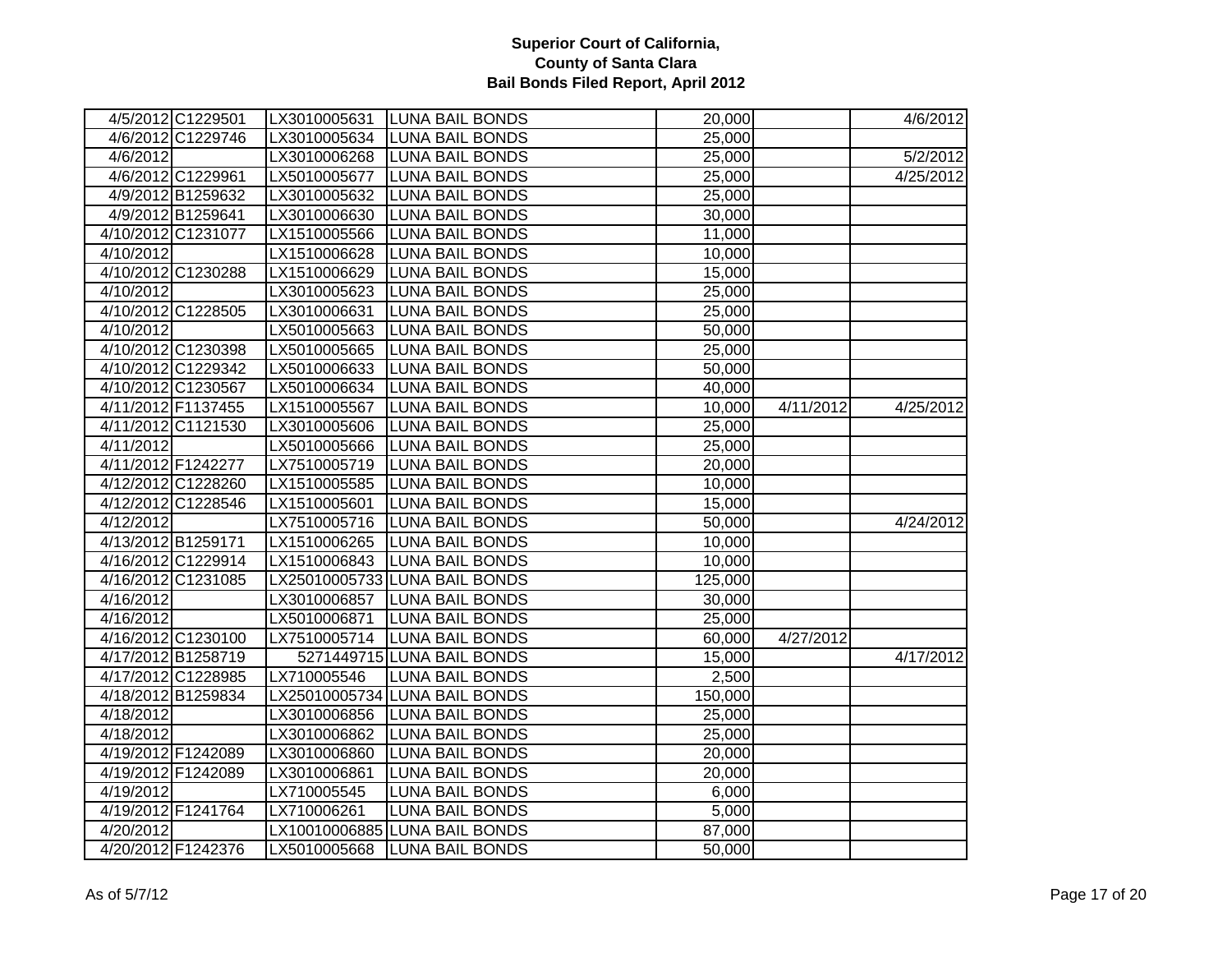| 4/24/2012 |                    |              | LX10040006884 LUNA BAIL BONDS           | 90,000  |           |  |
|-----------|--------------------|--------------|-----------------------------------------|---------|-----------|--|
| 4/24/2012 |                    |              | LX1510006844 LUNA BAIL BONDS            | 10,000  |           |  |
|           | 4/24/2012 F1241237 |              | LX1510006847  LUNA BAIL BONDS           | 11,000  | 4/24/2012 |  |
| 4/24/2012 |                    | LX3010006858 | <b>LUNA BAIL BONDS</b>                  | 25,000  |           |  |
|           | 4/24/2012 C1231195 | LX5010006865 | <b>LUNA BAIL BONDS</b>                  | 50,000  |           |  |
| 4/24/2012 |                    | LX710006841  | <b>LUNA BAIL BONDS</b>                  | 5,000   |           |  |
| 4/24/2012 |                    | LX7510006881 | <b>LUNA BAIL BONDS</b>                  | 51,000  |           |  |
|           | 4/25/2012 B1259908 | LX1510006854 | <b>LUNA BAIL BONDS</b>                  | 10,000  |           |  |
|           | 4/25/2012 B1259908 | LX1510006855 | <b>LUNA BAIL BONDS</b>                  | 10,000  |           |  |
|           | 4/25/2012 F1242476 | LX3010005607 | <b>LUNA BAIL BONDS</b>                  | 30,000  |           |  |
|           | 4/25/2012 B1259854 | LX3010006863 | <b>LUNA BAIL BONDS</b>                  | 30,000  |           |  |
|           | 4/26/2012 C1230931 | LX3010005609 | <b>LUNA BAIL BONDS</b>                  | 20,000  |           |  |
|           | 4/26/2012 C1230184 | LX3010005611 | <b>LUNA BAIL BONDS</b>                  | 25,000  |           |  |
|           | 4/27/2012 C1230350 | LX1510006849 | <b>LUNA BAIL BONDS</b>                  | 10,000  |           |  |
| 4/30/2012 |                    |              | 5271349224 LUNA BAIL BONDS              | 1,000   |           |  |
|           | 4/30/2012 B1259855 | LX1510006853 | <b>LUNA BAIL BONDS</b>                  | 10,000  |           |  |
| 4/30/2012 |                    |              | LX25010005732 LUNA BAIL BONDS           | 25,000  |           |  |
| 4/30/2012 |                    |              | LX3010005608 LUNA BAIL BONDS            | 25,000  |           |  |
| 4/30/2012 |                    | LX3010007231 | <b>LUNA BAIL BONDS</b>                  | 23,000  |           |  |
| 4/30/2012 |                    |              | LX5010007242 LUNA BAIL BONDS            | 46,000  |           |  |
| 4/30/2012 |                    | LX5010007243 | <b>LUNA BAIL BONDS</b>                  | 41,000  |           |  |
| 4/11/2012 |                    | IS50K75787   | METRO ONE, INC                          | 10,000  |           |  |
|           | 4/20/2012 C1229478 | IS50K75792   | METRO ONE, INC                          | 30,000  |           |  |
|           | 4/17/2012 C1228491 | A72247061    | <b>NOBLE BAIL BONDS</b>                 | 5,000   |           |  |
|           | 4/12/2012 C1228329 | U520387377   | <b>NOR CAL BAIL BONDS</b>               | 5,000   |           |  |
|           | 4/11/2012 B1259333 | S10001826045 | <b>OUT NOW BAIL BONDS</b>               | 100,000 |           |  |
|           | 4/25/2012 B1156469 | S0501808987  | <b>OUT NOW BAIL BONDS</b>               | 5,000   |           |  |
| 4/3/2012  |                    | 2012DD008097 | <b>PACIFIC COAST BAIL BONDS</b>         | 10,000  |           |  |
|           | 4/4/2012 B1259385  | 2012BB015400 | <b>PACIFIC COAST BAIL BONDS</b>         | 11,000  |           |  |
|           | 4/4/2012 F1241843  |              | 2012DD007855 PACIFIC COAST BAIL BONDS   | 5,000   |           |  |
|           | 4/5/2012 C1229211  |              | 2012CC012299   PACIFIC COAST BAIL BONDS | 25,000  |           |  |
|           | 4/6/2012 C1227492  | 2012AA072947 | <b>PACIFIC COAST BAIL BONDS</b>         | 5,000   |           |  |
| 4/6/2012  |                    |              | 2012CC012295 PACIFIC COAST BAIL BONDS   | 10,000  |           |  |
|           | 4/10/2012 C1228325 |              | 2012AA072946   PACIFIC COAST BAIL BONDS | 5,000   |           |  |
|           | 4/10/2012 C1228836 | 2012CC012297 | <b>PACIFIC COAST BAIL BONDS</b>         | 25,000  |           |  |
|           | 4/10/2012 C1231232 | 2012DD008354 | <b>PACIFIC COAST BAIL BONDS</b>         | 25,000  |           |  |
| 4/11/2012 |                    | 2012AA072949 | <b>PACIFIC COAST BAIL BONDS</b>         | 1,000   |           |  |
|           | 4/16/2012 C1227557 |              | 2012CC012488 PACIFIC COAST BAIL BONDS   | 5,000   |           |  |
|           | 4/16/2012 B1258757 |              | 2012DD008106 PACIFIC COAST BAIL BONDS   | 10,000  |           |  |
|           |                    |              |                                         |         |           |  |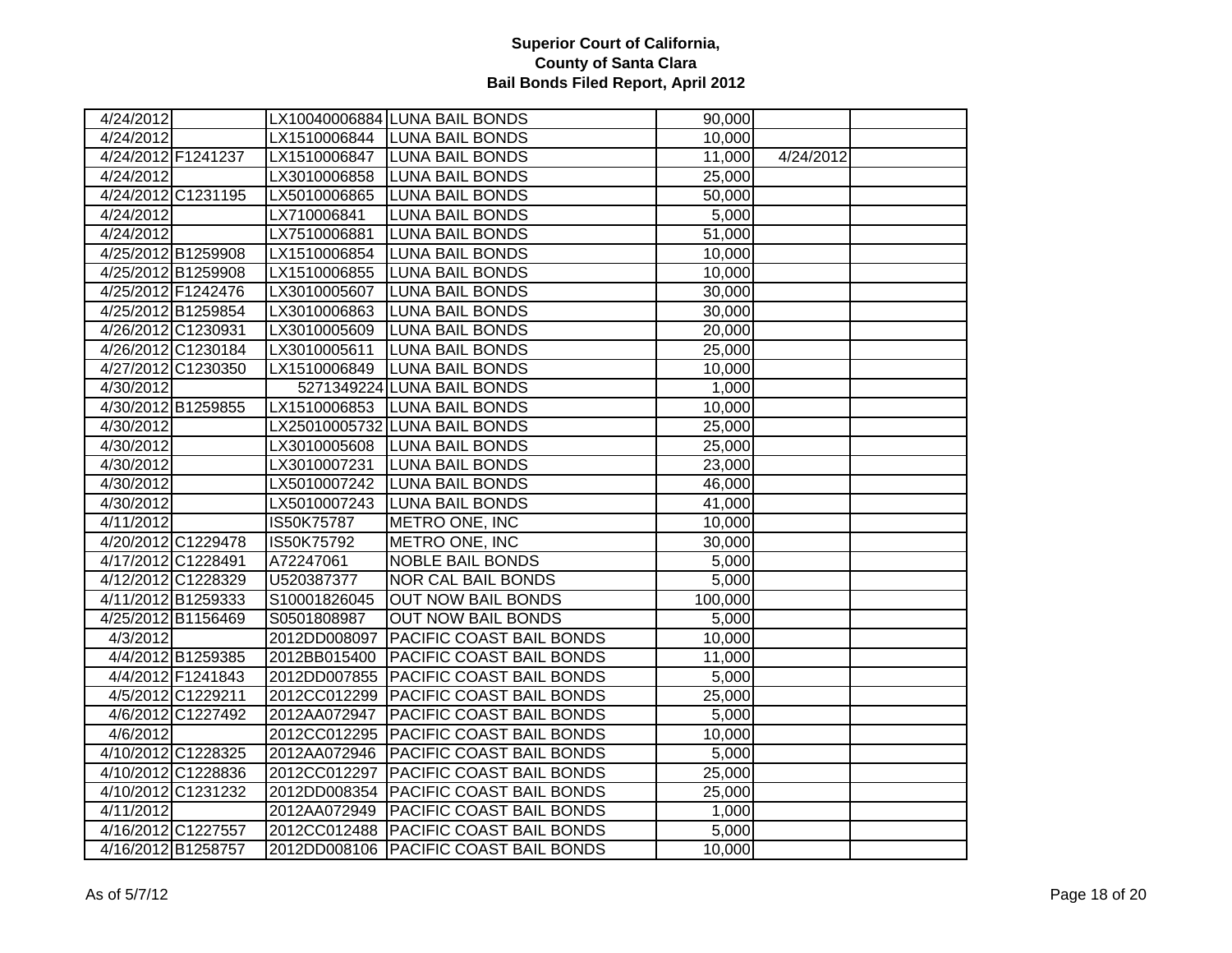|                    | 4/16/2012 C1225030 |              | 2012DD008356 PACIFIC COAST BAIL BONDS   | 45,000  |           |
|--------------------|--------------------|--------------|-----------------------------------------|---------|-----------|
|                    | 4/16/2012 C1197786 |              | 2012DD008482 PACIFIC COAST BAIL BONDS   | 20,000  |           |
| 4/16/2012          |                    | 2012FF000492 | <b>PACIFIC COAST BAIL BONDS</b>         | 60,000  |           |
|                    |                    | 2012AA075459 |                                         |         |           |
| 4/17/2012 C1227697 |                    |              | <b>PACIFIC COAST BAIL BONDS</b>         | 5,000   |           |
| 4/18/2012          |                    | 2012CC012298 | <b>PACIFIC COAST BAIL BONDS</b>         | 25,000  |           |
| 4/18/2012          |                    |              | 2012DD008355 PACIFIC COAST BAIL BONDS   | 40,000  |           |
| 4/19/2012 C1226384 |                    | 2012AA072948 | <b>PACIFIC COAST BAIL BONDS</b>         | 5,000   |           |
|                    | 4/19/2012 C1120547 | 2012DD008105 | <b>PACIFIC COAST BAIL BONDS</b>         | 10,000  |           |
|                    | 4/19/2012 C1224832 | T1050346513  | PACIFIC COAST BAIL BONDS                | 5,500   |           |
| 4/20/2012          |                    | 2012FF000491 | PACIFIC COAST BAIL BONDS                | 26,000  |           |
| 4/24/2012          |                    | 2012DD008101 | <b>PACIFIC COAST BAIL BONDS</b>         | 10,000  |           |
| 4/24/2012          |                    |              | 2012DD008102 PACIFIC COAST BAIL BONDS   | 10,000  |           |
| 4/27/2012 F1242535 |                    | 2012AA078312 | <b>PACIFIC COAST BAIL BONDS</b>         | 5,000   |           |
| 4/30/2012          |                    | 2012AA079040 | <b>PACIFIC COAST BAIL BONDS</b>         | 2,250   |           |
|                    | 4/30/2012 C1227820 | 2012BB018908 | <b>PACIFIC COAST BAIL BONDS</b>         | 10,000  |           |
|                    | 4/30/2012 C1086688 | 2012CC012928 | <b>PACIFIC COAST BAIL BONDS</b>         | 10,000  |           |
|                    | 4/30/2012 C1230410 |              | 2012DD008484   PACIFIC COAST BAIL BONDS | 10,000  |           |
| 4/4/2012           |                    | 2012BB013927 | <b>RAMIREZ BAIL BONDS</b>               | 10,000  |           |
| 4/30/2012          |                    |              | 2012CC010507 RAMIREZ BAIL BONDS         | 20,000  |           |
| 4/20/2012          |                    |              | 5271443573 REASONABLE BAIL BONDS        | 10,000  |           |
|                    | 4/6/2012 C1118256  | AS100K15980  | <b>SANTA CRUZ BAIL BONDS</b>            | 100,000 |           |
|                    | 4/30/2012 C1092891 |              | 5801189838 SOUTH SHORE BAIL BONDS       | 4,000   |           |
|                    | 4/6/2012 C1224929  |              | 2012DD003715  TAPOUT BAIL BONDS         | 5,000   |           |
|                    | 4/10/2012 CC756391 |              | 2012BB014386   TAPOUT BAIL BONDS        | 5,000   |           |
|                    | 4/10/2012 C1111634 |              | 2012BB014389   TAPOUT BAIL BONDS        | 10,000  |           |
|                    | 4/10/2012 C1228840 | 2012FF000450 | <b>TAPOUT BAIL BONDS</b>                | 200,000 |           |
| 4/11/2012 B1157202 |                    |              | 2012BB014387   TAPOUT BAIL BONDS        | 5,000   |           |
| 4/11/2012          |                    | 2012BB014388 | <b>TAPOUT BAIL BONDS</b>                | 1,000   |           |
| 4/12/2012 C1229938 |                    |              | 2012DD007282 TAPOUT BAIL BONDS          | 50,000  |           |
| 4/16/2012          |                    |              | 2012CC004303 TAPOUT BAIL BONDS          | 30,000  | 4/30/2012 |
| 4/16/2012          |                    |              | 2012CC004308 TAPOUT BAIL BONDS          | 20,000  |           |
|                    | 4/19/2012 C1227866 | 2012BB015783 | <b>TAPOUT BAIL BONDS</b>                | 10,000  |           |
|                    | 4/19/2012 C1068654 | 2012BB015784 | <b>TAPOUT BAIL BONDS</b>                | 10,000  |           |
|                    | 4/24/2012 C1122404 | 2012BB013777 | <b>TAPOUT BAIL BONDS</b>                | 10,000  |           |
| 4/24/2012 C1091259 |                    | 2012BB015781 | <b>TAPOUT BAIL BONDS</b>                | 5,000   |           |
| 4/30/2012          |                    |              | 2012CC004292 TAPOUT BAIL BONDS          | 20,000  |           |
|                    | 4/3/2012 C1225639  | IS50K70466   | <b>TEDD WALLACE BAIL BONDS</b>          | 7,000   |           |
|                    | 4/5/2012 C1229906  | AS30K58488   | THANG VO BAIL BONDS                     | 25,000  |           |
| 4/10/2012          |                    | AS15K131977  | <b>THANG VO BAIL BONDS</b>              | 10,000  |           |
|                    |                    |              |                                         |         |           |